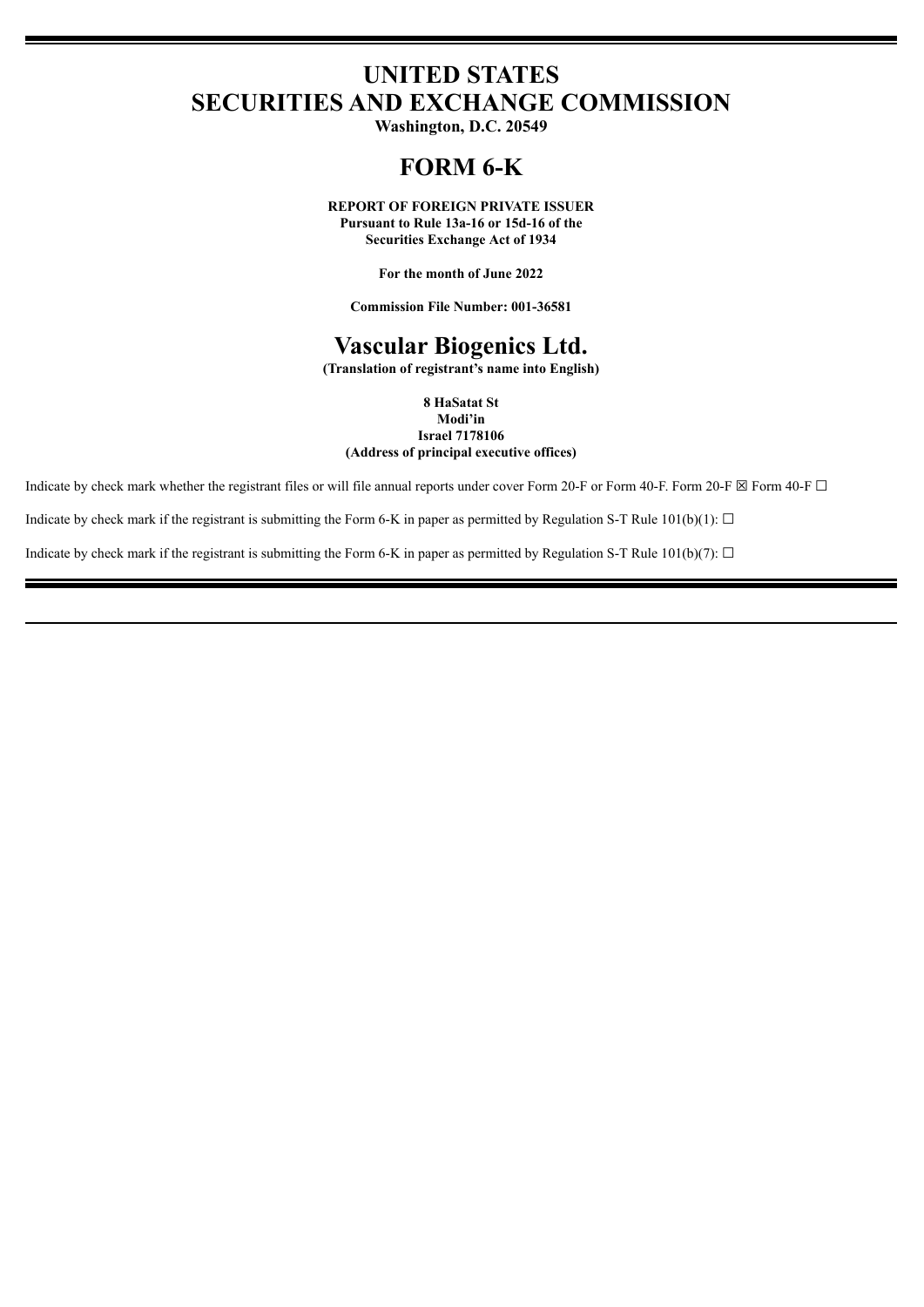On June 2, 2022, Vascular Biogenics Ltd. (the "Company") announced its annual general meeting of shareholders (the "Meeting") and made available to its shareholders certain other materials in connection with such meeting. Furnished herewith as Exhibits 99.1 and 99.2, respectively, are the following documents relating to the Meeting:

- 1. Notice of the 2022 Annual General Meeting of Shareholders to be held on July 7, 2022.
- 2. Proxy Statement and Proxy Card for use in connection with the Company's Meeting.

# **Exhibits**

| Exhibit No. | <b>Description</b>                                                                    |
|-------------|---------------------------------------------------------------------------------------|
| 99.1        | Notice of the 2022 Annual General Meeting of Shareholders to be held on July 7, 2022. |
| 99.2        | Proxy Statement and Proxy Card for use in connection with the Company's Meeting.      |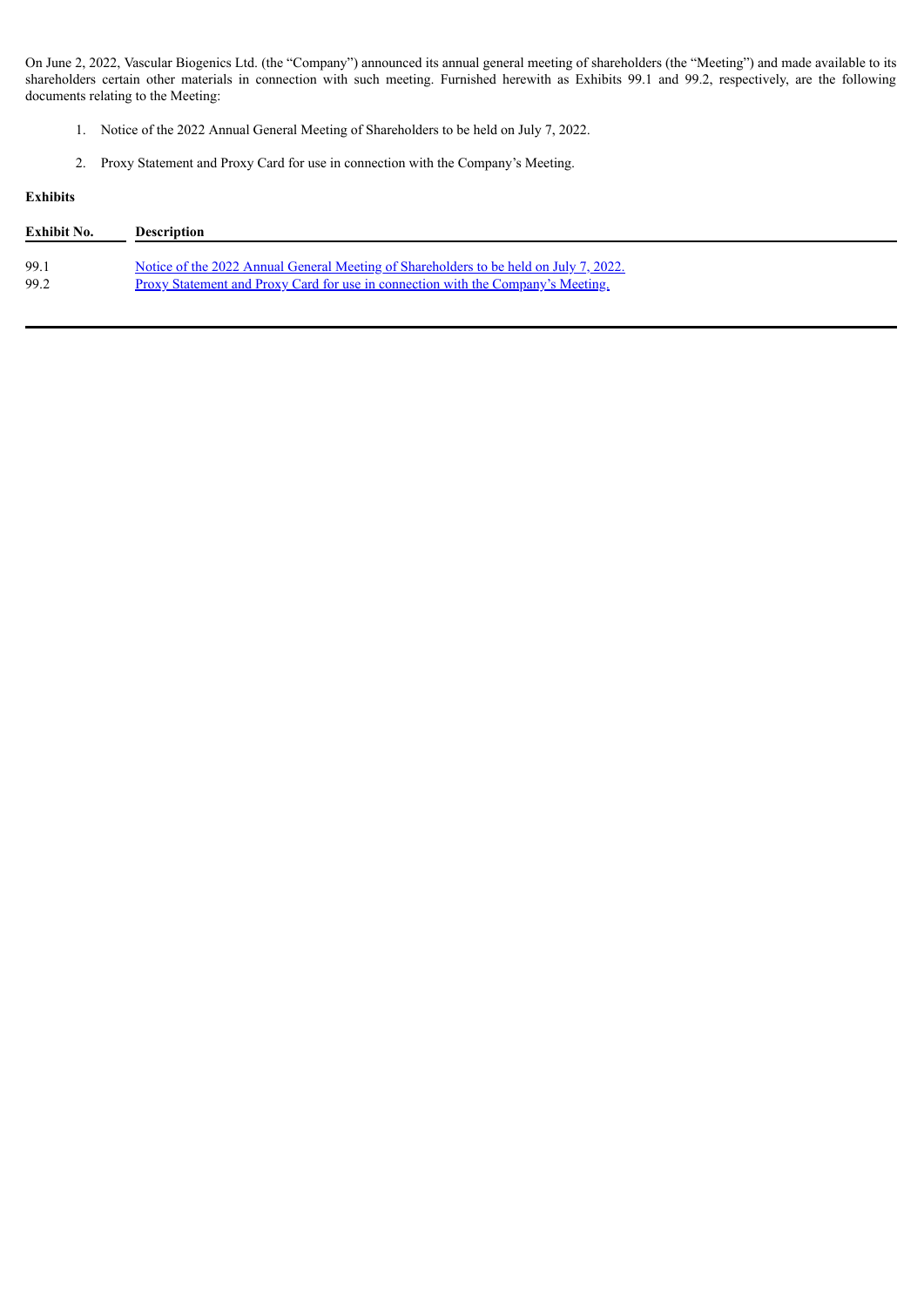# **SIGNATURE**

Pursuant to the requirements of the Securities Exchange Act of 1934, the registrant has duly caused this report to be signed on its behalf by the undersigned, thereunto duly authorized.

# VASCULAR BIOGENICS LTD.

Date: June 2, 2022 By: */s/ Dror Harats*

Name: Dror Harats Title: Chief Executive Officer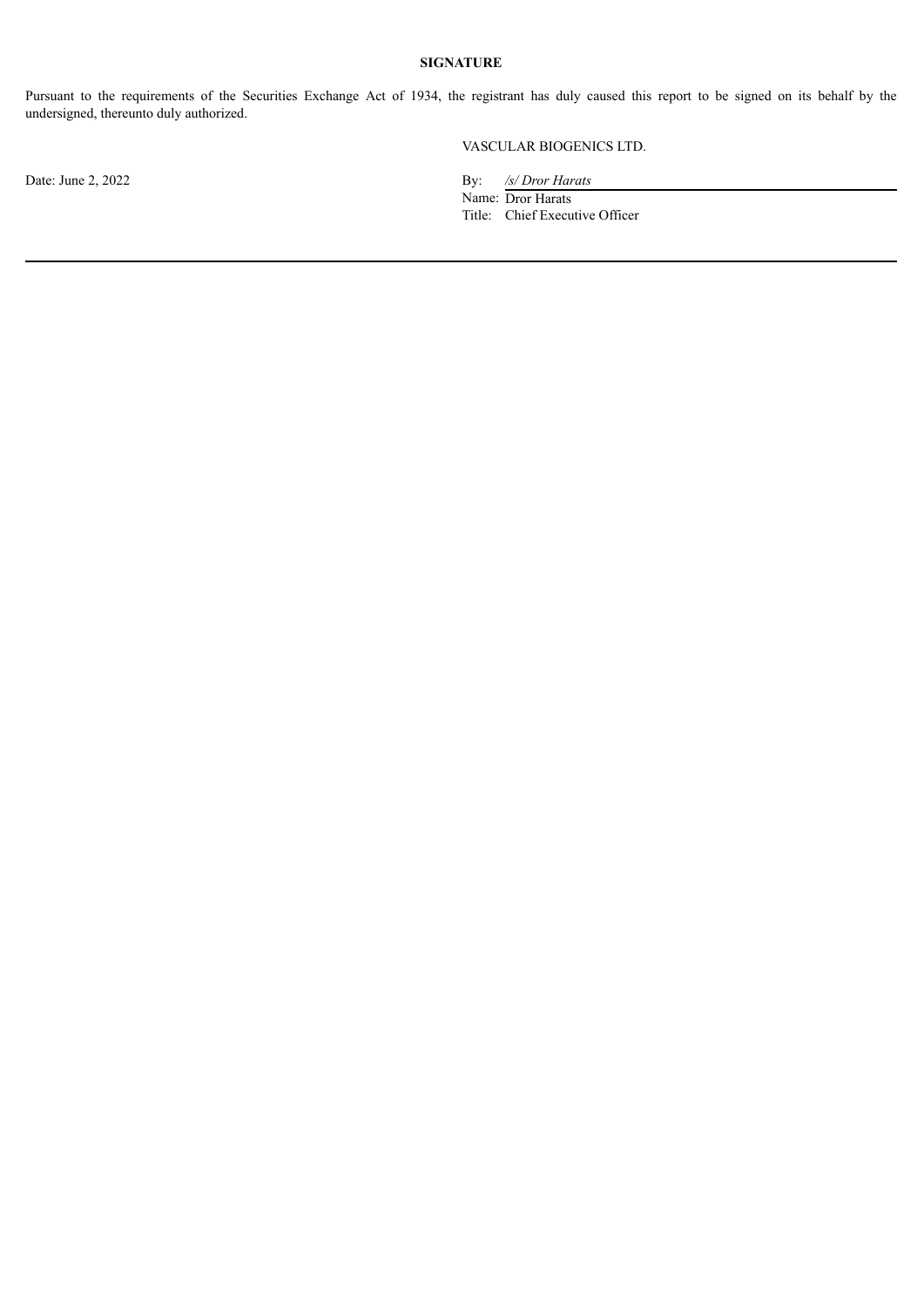

<span id="page-3-0"></span>**VASCULAR BIOGENICS LTD**. 8 HaSatat St. Modi'in, Israel Tel. +972-8-9935000 Fax. +972-8-9935001

## **NOTICE OF ANNUAL GENERAL MEETING OF SHAREHOLDERS TO BE HELD ON JULY 7, 2022.**

Dear Vascular Biogenics Ltd. Shareholders:

We cordially invite you to attend an Annual General Meeting of shareholders of Vascular Biogenics Ltd., or the Company, to be held at 4:00 p.m. (Israel time) on July 7, 2022, at our offices at 8 HaSatat St. Modi'in, Israel (the "Meeting").

The Meeting is being called for the following purposes:

- (1) To approve the nomination of Ms. Ruth Alon, Dr. Shmuel (Muli) Ben Zvi, Dr. Ron Cohen, Ms. Alison Finger, Prof. Dror Harats, Mr. David Hastings, Mr. Marc Kozin, Mr. Michael Rice and Dr. Bennett M. Shapiro to the Board, to serve until the next annual general meeting of shareholders of the Company, under the existing terms of appointment as previously approved, aside from the resolutions herein, until each of their successors is duly appointed and qualified, or until any of their earlier resignation or removal (voting will take place in relation to each director nominee separately);
- (2) To approve the grant of an option to Prof. Dror Harats to purchase 400,000 of our ordinary shares under the Company's 2014 Employee Share Ownership and Option Plan according to the standard option agreements (the "Option"). The option shall vest upon and in the manner approved by the Compensation Committee and the Board of Directors;
- (3) To amend the compensation terms and agreements of Prof. Dror Harats in accordance with the terms set forth in Proposal 3 of the Proxy Statement;
- (4) To approve the re-appointment of Kesselman & Kesselman, a member firm of PricewaterhouseCoopers International Limited, as the Company's independent registered public accounting firm for the year ending December 31, 2022, and until the next annual general meeting of shareholders of the Company and authorize the Board (with power of delegation to its audit committee) to fix the said independent registered public accounting firm's remuneration in accordance with the volume and nature of its services;
- (5) To approve a compensation policy for the directors and other office holders of the Company, in accordance with the requirements of the Israeli Companies Law, 5759-1999.
- (6) To approve the increase of the Company's registered share capital by NIS 500,000 and to create 50,000,000 ordinary shares, nominal value NIS 0.01 each ("Ordinary Shares"), having the rights and entitlements ascribed to them in the Amended and Restated Articles of Association of the Company (the "Articles"). Following the increase, the registered share capital of the Company shall be NIS 2,000,000 divided into 200,000,000 Ordinary Shares.
- (7) Subject to the approval of the increase of the Company's registered share capital, to approve the amendment of Article 6 of the Articles and Article 4 the Company's Memorandum of Association.

Article 6 of the Articles shall be replaced in its entirety to read as follows:

"6. The share capital of the Company shall consist of NIS 2,000,000 divided into 200,000,000 Ordinary Shares, of a nominal value of NIS 0.01 *each (the "Ordinary Shares")."*

Article 4 of the Company's Memorandum of Association shall be replaced in its entirety to read as follows:

"4. The Company's share capital shall be NIS 2,000,000 consisting of 200,000,000 Ordinary Shares of the Company of nominal value NIS 0.01 *each."*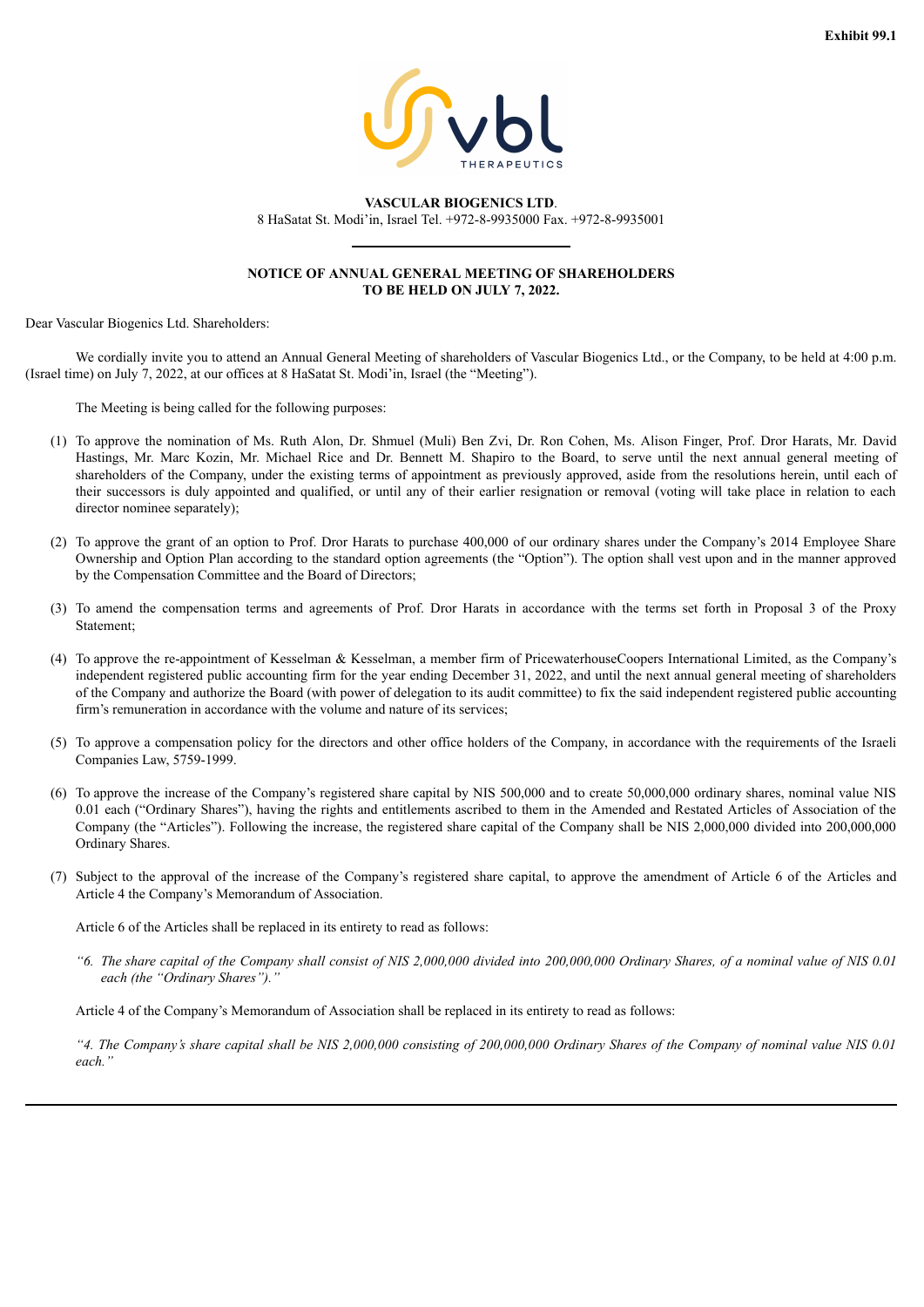At the Meeting, we will also present and discuss our annual audited consolidated financial statements for the year ended December 31, 2021, as previously made available to our shareholders as part of our Form 20-F filed with the Securities and Exchange Commission and available at www.sec.gov and in the "Investor Relations" section of our Company's website, www.vblrx.com. We will also transact such other business as may properly come before the Meeting or any adjournment thereof.

The affirmative vote of the holders of a majority of the voting power represented at the Meeting in person or by proxy and voting thereon (which excludes abstentions) is necessary for the approval of each of the proposals.

The proposals and details with respect to the Meeting are described more fully in the enclosed proxy statement, which the Company will send (together with this notice) to its shareholders, which we urge you to read in its entirety. This notice, proxy statement and related proxy card are also being furnished to the U.S. Securities and Exchange Commission, or the SEC, in a report on Form 6-K, which may be obtained for free from the SEC's website at www.sec.gov or at the Company's website — at www.vblrx.com. The full text of the proposed resolutions, together with the form of proxy card for the Meeting, may also be viewed beginning on June 2, 2022, at the registered office of the Company, 8 HaSatat St. Modi'in, Israel, upon prior coordination with the Company. Our telephone number at our registered office is  $+972-8-9935000$ .

Shareholders of record of shares as of the close of business on June 2, 2022 are entitled to notice of and to vote at the Meeting (with one vote per share held).

Shareholders who are unable to attend the Meeting in person will be requested to complete, date and sign all enclosed proxy cards and return them promptly by mail to the registered office of the Company, 8 HaSatat St. Modi'in, P.O.Box 9141, Israel 7178106, by Fax. +972-8-9935001, or by e-mail to our Company Secretary: amos@vblrx.com. If you are sending your proxy cards to us by mail, the proxy cards must be received at our registered office at least 48 hours prior to the appointed time of the Meeting to be validly included in the tally of shares voted at the Meeting, unless we waive that requirement. Your proxy cards, if properly executed, will be voted in the manner directed by you. Detailed proxy voting instructions will be provided both in the proxy statement and on the proxy cards.

If your ordinary shares are held in "street name", that is, in a brokerage account or by a trustee or nominee, you may be able to utilize the control number appearing on the voting instruction form to submit your voting instruction to their brokers, trustees or nominees by other means, including via the internet.

> Sincerely, Marc Kozin Chairman of the Board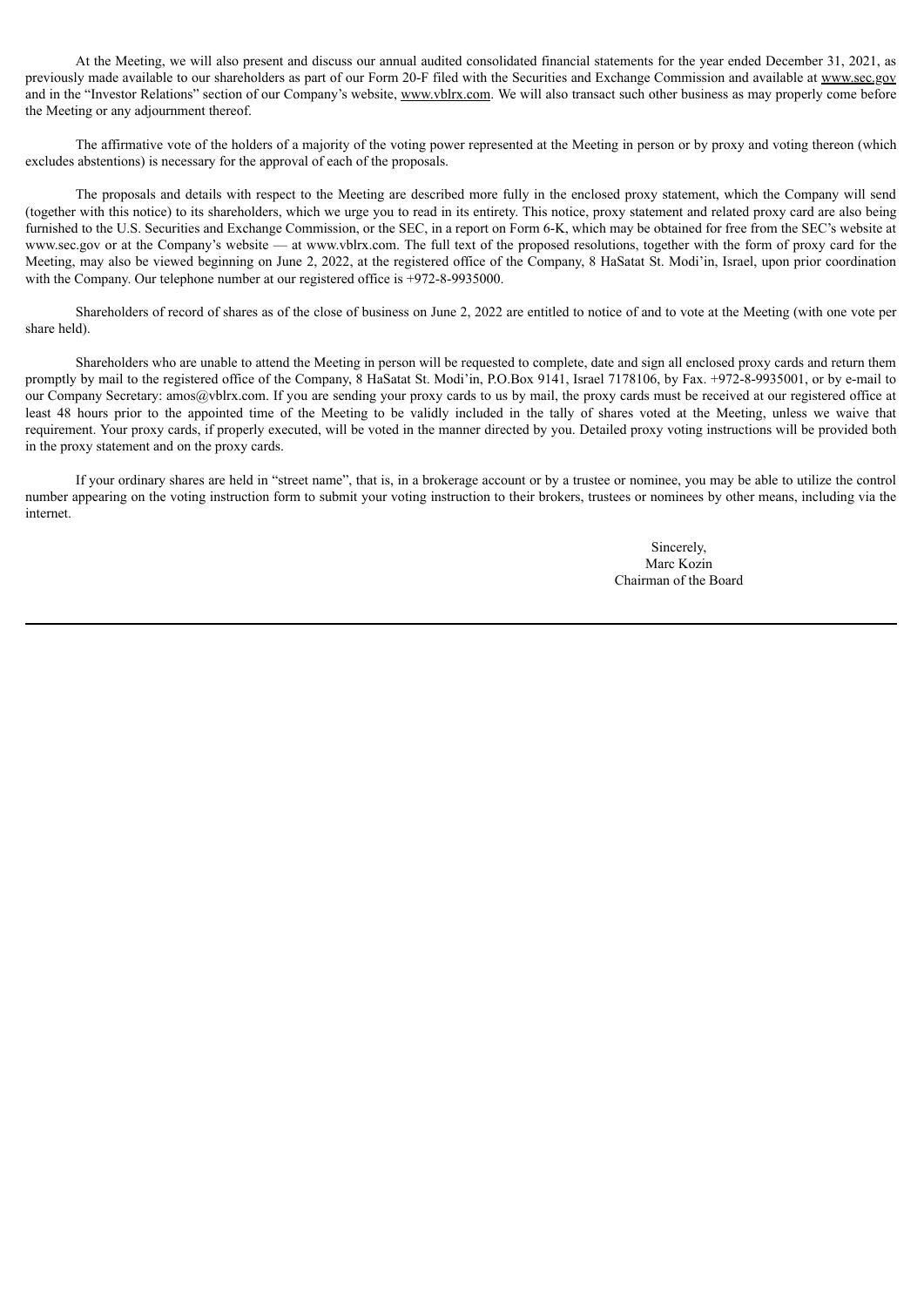

<span id="page-5-0"></span>**VASCULAR BIOGENICS LTD.** 8 HaSatat St. Modi'in, Israel Tel. +972-8-9935000 Fax. +972-8-9935001

# **PROXY STATEMENT**

### **ANNUAL GENERAL MEETING OF SHAREHOLDERS**

This Proxy Statement is being furnished in connection with the solicitation of proxies on behalf of the Board of Directors , or the Board, of Vascular Biogenics Ltd., to which we refer as Vascular Biogenics, or the Company, to be voted at an Annual General Meeting of shareholders, or the Meeting, and at any adjournment thereof, pursuant to the accompanying Notice of Annual General Meeting of shareholders. The Meeting will be held at 4:00 p.m. (Israel time) on July 7, 2022 at our offices at 8 HaSatat St. Modi'in, Israel Tel. +972-8-9935000 Fax. +972-8-9935001.

This Proxy Statement, the attached Notice of Annual General Meeting of shareholders and the proxy card or voting instruction card are being made available to holders of Vascular Biogenics ordinary shares on or about June 2, 2022.

You are entitled to notice of, and to vote at, the Meeting if you hold ordinary shares as of the close of business on June 2, 2022, the record date for the Meeting. You can vote your shares by attending the Meeting or by following the instructions under "How You Can Vote" below. Our Board urges you to vote your shares so that they will be counted at the Meeting or at any postponements or adjournments of the Meeting.

### *Agenda Items*

The Meeting is being called for the following purposes:

- (1) To approve the nomination of Ms. Ruth Alon, Dr. Shmuel (Muli) Ben Zvi, Dr. Ron Cohen, Ms. Alison Finger, Prof. Dror Harats, Mr. David Hastings, Mr. Marc Kozin, Mr. Michael Rice and Dr. Bennett M. Shapiro to the Board, to serve until the next annual general meeting of shareholders of the Company, under the existing terms of appointment as previously approved, aside from the resolutions herein, until each of their successors is duly appointed and qualified, or until any of their earlier resignation or removal (voting will take place in relation to each director nominee separately);
- (2) To approve the grant of an option to Prof. Dror Harats to purchase 400,000 of our ordinary shares under the Company's 2014 Employee Share Ownership and Option Plan, or the 2014 Plan, according to the Company's standard option agreements. The option shall vest upon and in the manner approved by the Compensation Committee and the Board;
- (3) To amend the compensation terms and agreements of Prof. Dror Harats in accordance with the terms set forth in Proposal 3 of this Proxy Statement;
- (4) To approve the re-appointment of Kesselman & Kesselman, a member firm of PricewaterhouseCoopers International Limited, as the Company's independent registered public accounting firm for the year ending December 31, 2022, and until the next annual general meeting of shareholders of the Company and authorize the Board (with power of delegation to its audit committee) to fix the said independent registered public accounting firm's remuneration in accordance with the volume and nature of its services;
- (5) To approve a compensation policy for the directors and other office holders of the Company, in accordance with the requirements of the Israeli Companies Law, 5759-1999, or the Companies Law;
- (6) To approve the increase of the Company's registered share capital by NIS 500,000 and to create 50,000,000 ordinary shares, nominal value NIS 0.01 each, having the rights and entitlements ascribed to them in the Company's Amended and Restated Articles of Association , or the Articles. Following the increase, the registered share capital of the Company shall be NIS 2,000,000 divided into 200,000,000 ordinary shares; and
- (7) Subject to the approval of the increase of the Company's registered share capital, to approve the amendment of Article 6 of the Articles and Article 4 the Company's Memorandum of Association, as amended, or the Memorandum.

Article 6 of the Articles shall be replaced in its entirety to read as follows:

"6. The share capital of the Company shall consist of NIS 2,000,000 divided into 200,000,000 Ordinary Shares, of a nominal value of NIS 0.01 *each (the "Ordinary Shares")."*

Article 4 of the Memorandum shall be replaced in its entirety to read as follows:

"4. The Company's share capital shall be NIS 2,000,000 consisting of 200,000,000 Ordinary Shares of the Company of nominal value NIS 0.01 *each."*

At the Meeting, we will also present and discuss our annual audited consolidated financial statements for the year ended December 31, 2021, as previously made available to our shareholders as part of our Form 20-F filed with the Securities and Exchange Commission on March 23, 2022 and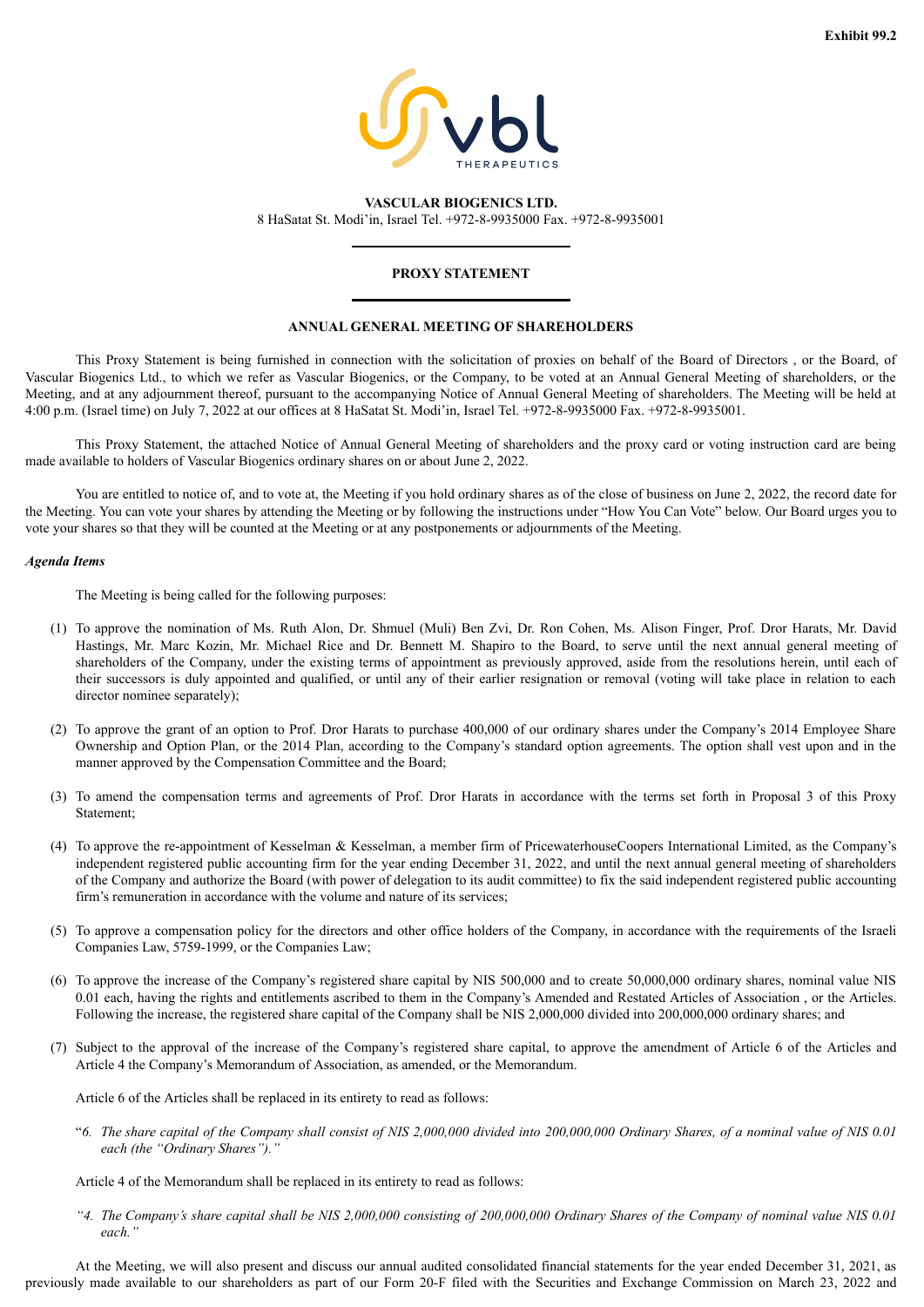available at www.sec.gov and in the "Investor Relations" section of our Company's website, www.vblrx.com. We will also transact such other business as may properly come before the Meeting or any adjournment or postponement thereof.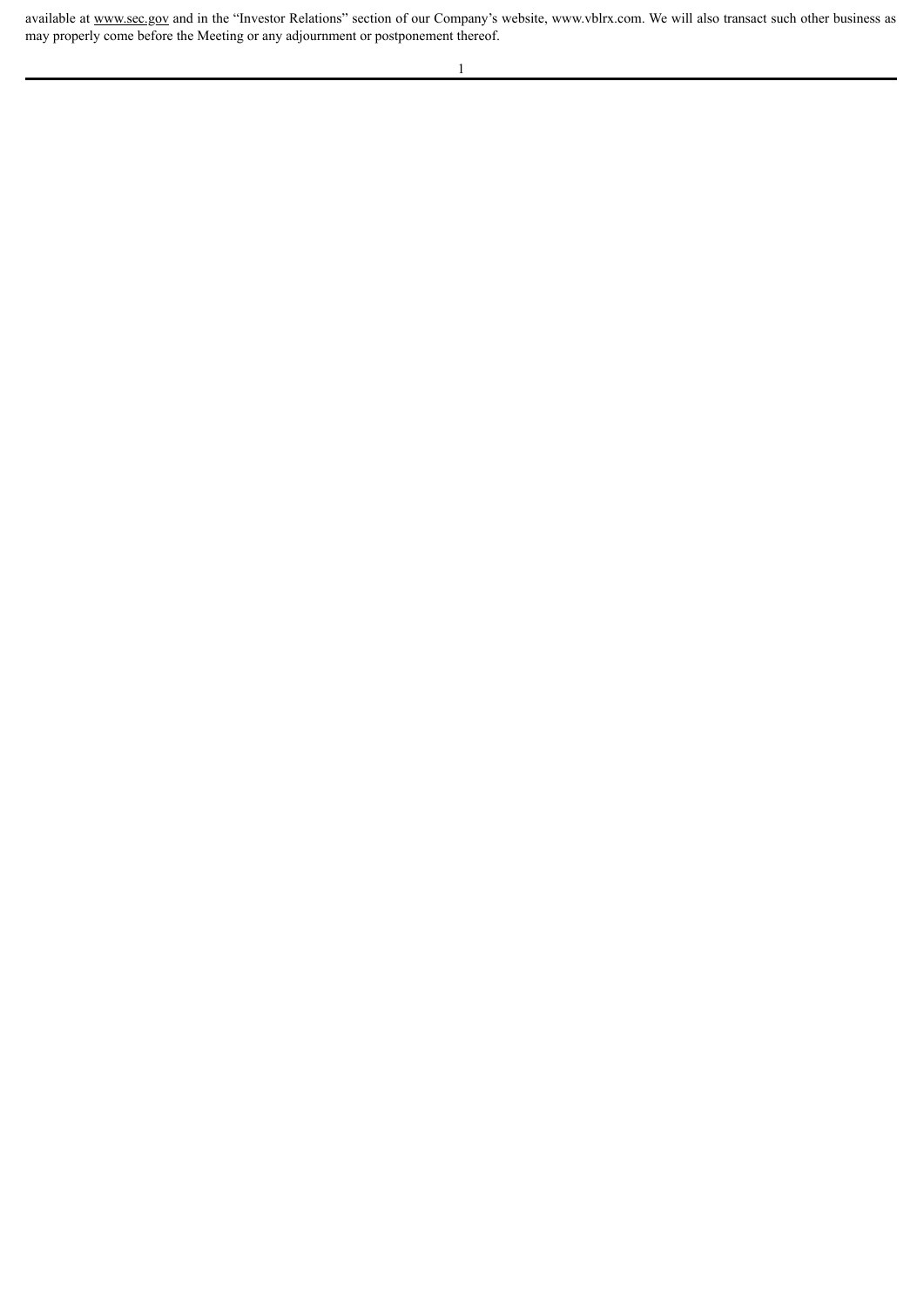### **Board Recommendation**

### **Our Board unanimously recommends that you vote "FOR" each of the above proposals.**

### *Quorum*

On June 2, 2022, we had 69,348,939 ordinary shares issued and outstanding (excluding treasury shares). Each ordinary share outstanding as of the close of business on the record date, June 2, 2022, is entitled to one vote upon the proposal to be presented at the Meeting. Pursuant to the Articles, the Meeting will be properly convened if at least two (2) shareholders attend the Meeting in person or sign and return proxies, provided that they hold, in the aggregate, shares representing at least twenty-five percent  $(25%)$  of our voting power. If such quorum is not present within half an hour from the time scheduled for the Meeting, the Meeting will be adjourned for one week (to the same day, time and place), or to a day, time and place proposed by the Chairman with the consent of the holders of a majority of the voting power represented at the Meeting in person or by proxy and voting on the adjournment. At such adjourned meeting, the presence of at least two (2) shareholders in person or by proxy (regardless of the voting power represented by their shares) will constitute a quorum.

### *Vote Required for Approval of the Proposal*

The affirmative vote of the holders of a majority of the voting power represented at the Meeting in person or by proxy and voting thereon (which excludes abstentions) is necessary for the approval of proposals.

In addition, the approval of Proposals 2, 3 and 5 require that either of the following two voting requirements be met as part of the approval by an ordinary majority of shares present and voting thereon:

- the majority voted in favor of the proposal includes a majority of the shares held by non-controlling shareholders or shareholders who do not have a personal interest in the approval of the proposal that is voted at the Meeting, excluding abstentions; or
- the total number of shares held by non-controlling shareholders and disinterested shareholders (as described in the previous bullet-point) voted against the proposal does not exceed two percent (2%) of the aggregate voting rights in the Company.

For purposes of the foregoing, a "controlling shareholder" is any shareholder that has the ability to direct a company's activities (other than by means of being a director or other office holder of the company). A person is presumed to be a controlling shareholder if it holds 50% or more of the voting rights in a company or has the right to appoint the majority of the directors of a company or its general manager, but excludes a shareholder whose power derives solely from his or her position as a director of the Company or from any other position with the company.

For the purpose of Proposals 2, 3 and 5, a "controlling shareholder" includes a person who holds twenty-five percent (25%) or more of the voting rights in the Meeting of the Company if there is no other person who holds more than fifty percent (50%) of the voting rights in the company; for the purpose of a holding, two or more persons holding voting rights in a company each of which has a personal interest in the approval of the transaction being brought for approval of the company shall be considered to be joint holders.

A "Personal Interest" of a shareholder (i) includes an interest of any member of the shareholder's immediate family (i.e., spouse, sibling, parent, parent's parent, descendent, the spouse's descendent, sibling or parent, and the spouse of each of these) or an interest of an entity with respect to which the shareholder (or such a family member thereof) serves as a director or the chief executive officer, owns at least five percent (5%) of the shares or its voting rights or has the right to appoint a director or the chief executive officer; and (ii) excludes an interest arising solely from the ownership of shares of the company. In determining whether a vote cast by proxy is disinterested, the "personal interest" of the proxy holder is also considered and will cause that vote to be treated as the vote of an interested shareholder, even if the shareholder granting the proxy does not have a personal interest in the matter being voted upon.

A shareholder must inform the Company before the vote (or if voting by proxy, indicate on the proxy card) whether or not such shareholder is a controlling shareholder (as applicable) or has a Personal Interest (within the meaning as aforementioned), and FAILURE TO DO SO in relation to the vote on Proposal 2, Proposal 3 or Proposal 5 SHALL BE DEEMED by the Company (absent of statement or other form of written explanation to indicate otherwise, and if voting by proxy, indication on the proxy card) as if such shareholder HAS A PERSONAL INTEREST in said proposal. Therefore, a shareholder who signs and returns a proxy card or voting instruction without actively confirming not to have Personal Interest, will be deemed to be confirming that such shareholder, and any related party of such shareholder has a personal interest with respect to Proposal 2, Proposal 3 and Proposal 5. If you believe that you, or a related party of yours, DO NOT possess a Personal Interest and you wish to participate in the vote on Proposal 2, Proposal 3 or Proposal 5, you should indicate the no-existence of a Personal Interest on the enclosed proxy card (if applicable) and should furthermore contact our general counsel, at +972-8-9935000 or Fax; +972-8-9935001, who will advise you as to how to submit your votes for the proposals. If you hold your shares in "street name" (i.e., shares that are held through a bank, broker or other nominee) and believe that you possess a Personal Interest in the approval of Proposal 2, Proposal 3 or Proposal 5, you may also **contact the representative managing your account, who could then contact our general counsel on your behalf.**

### *How You Can Vote*

You can vote your shares by attending the Meeting. If you do not plan to attend the Meeting, the method of voting will differ for shares held as a record holder and shares held in "street name" (through a broker, trustee or nominee). Record holders of shares can vote by proxy cards. Holders of shares in "street name" will have to instruct their banks, brokers or other nominees on how to vote.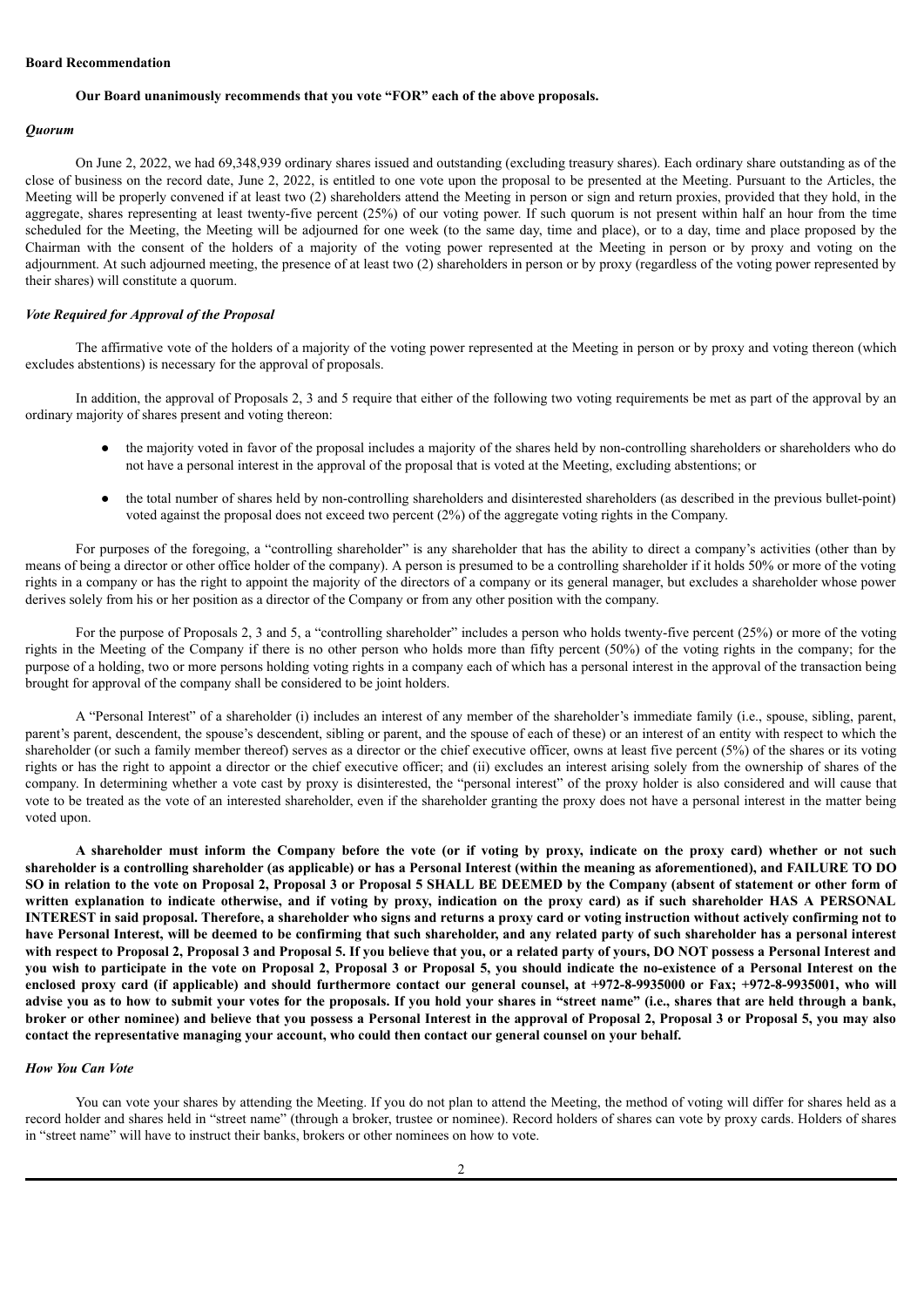# *Shareholders of Record*

If you are a shareholder of record (that is, you hold a share certificate that is registered in your name), you can submit your vote by completing, signing and submitting a proxy card, which will be accessible at the "Investor Relations" portion of the Company's website, as described below under "Availability of Proxy Materials." You may change your mind and cancel your proxy card by sending us written notice, by signing and returning a proxy card with a later date, or by voting in person or by proxy at the Meeting. Except if the Chairman of the Meeting determines otherwise, we will not be able to count a proxy card unless we receive it at our principal executive offices at the above address, not less than forty-eight (48) hours prior to the time fixed for the Meeting (i.e., prior to 4:00 p.m. (Israel time) on July 5, 2022).

Please follow the instructions on the proxy card. If you provide specific instructions (by marking a box) with regard to the proposals, your shares will be voted as you instruct. If you sign and return your proxy card without giving specific instructions with respect to Proposal 1 and Proposal 4 your shares will be voted in accordance with the recommendations of the Board. The persons named as proxies in the enclosed proxy card will furthermore vote in accordance with the recommendations of the Board on any other matters that properly come before the Meeting.

# *Shareholders Holding in "Street Name"*

If you hold ordinary shares in "street name", that is, you are an underlying beneficial holder who holds ordinary shares through a bank, broker or other nominee, the voting process will be based on your directing the bank, broker or other nominee to vote the ordinary shares in accordance with your voting instructions (by completing and mailing the enclosed proxy card or voting instruction card). Because a beneficial owner is not a shareholder of record, you may not vote those shares directly at the Meeting unless you obtain a "legal proxy" from the broker, trustee or nominee that holds your shares, giving you the right to vote the shares at the Meeting.

If no instructions are received by the bank, broker or other nominee from you on or before the date established for such purpose with respect to Proposals 1, 2, 3, 5, 6 and 7, the bank, broker or other nominee will not vote your shares (commonly referred to as a "broker non-vote"). If no instructions are received by the bank, broker or other nominee from you with respect to Proposal 4, it may vote at its discretion on that proposal.

Where a beneficial owner has executed and returned a proxy card or voting instruction card, but has not provided voting instructions with respect to any proposals, and the broker, trustee or nominee may not (in the case of Proposals 1,2, 3, 5, 6 and 7), or does not (in the case of Proposal 4) cast a vote with respect to the proposals, the shares held by the beneficial owner will be included in determining the presence of a quorum at the Meeting, but are not considered "present" for the purpose of voting on the particular proposals. Such shares have no impact on the outcome of the voting on any of the proposals*.*

#### *Who Can Vote*

You are entitled to notice of the Meeting and to vote at the Meeting if you are a shareholder of record at the close of business on June 2, 2022. You are also entitled to notice of the Meeting and to vote at the Meeting if you held ordinary shares through a bank, broker or other nominee that is one of our shareholders of record at the close of business on June 2, 2022 or which appear in the participant listing of a securities depository on that date.

#### *Solicitation of Proxies*

Proxies are being distributed to shareholders on or about June 2, 2022. Certain officers, directors, employees, and agents of the Company, none of whom will receive additional compensation therefor, may solicit proxies by telephone, emails, or other personal contact. We will bear the cost for the solicitation of the proxies, including postage, printing, and handling, and will reimburse the reasonable expenses of brokerage firms and others for forwarding material to beneficial owners of shares.

#### *Availability of Proxy Materials*

Copies of the proxy card, the notice of the Meeting and this Proxy Statement are available in the "Investor Relations" section of our Company's website, www.vblrx.com. The contents of that website are not a part of this Proxy Statement.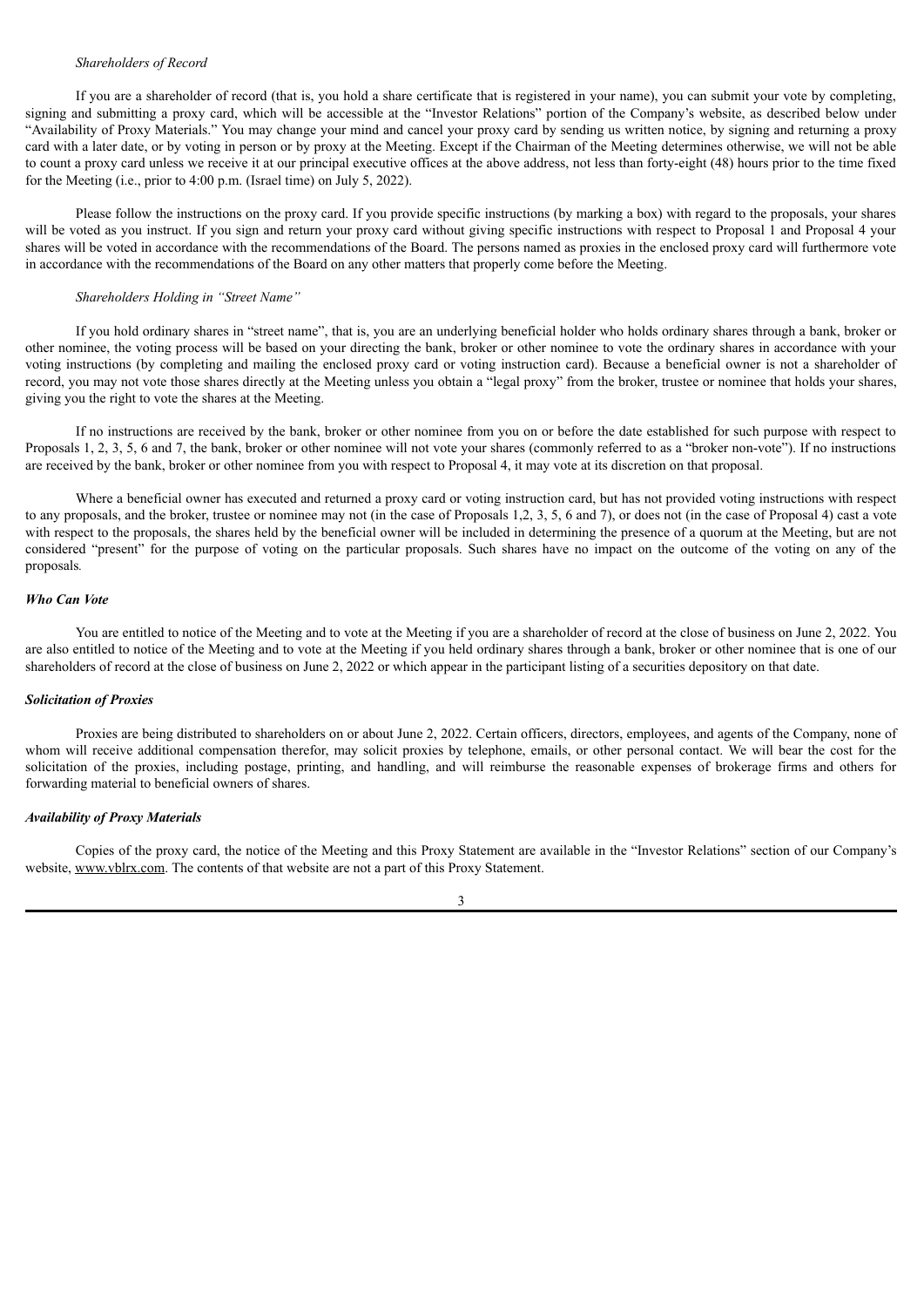### **SECURITY OWNERSHIP OF CERTAIN BENEFICIAL OWNERS AND MANAGEMENT**

The following table sets forth information with respect to the beneficial ownership of our ordinary shares, as of May 31, 2022, by:

- each person or entity known by us to own beneficially more than 5% of our outstanding ordinary shares;
- each of our executive officers and directors individually; and
- all of our executive officers and directors as a group.

The beneficial ownership of our ordinary shares is determined in accordance with the rules of the SEC and generally includes any shares over which a person exercises sole or shared voting or investment power, or the right to receive the economic benefit of ownership. For purposes of the table below, we deem ordinary shares issuable pursuant to options that are currently exercisable or exercisable within 60 days of May 31, 2022 to be outstanding and to be beneficially owned by the person holding the options for the purposes of computing the percentage ownership of that person, but we do not treat them as outstanding for the purpose of computing the percentage ownership of any other person. The percentage of ordinary shares beneficially owned is based on 69,348,939 ordinary shares outstanding as of May 31, 2022.

|                                                                                           | Number of                 |           |  |  |
|-------------------------------------------------------------------------------------------|---------------------------|-----------|--|--|
|                                                                                           | <b>Ordinary Shares</b>    |           |  |  |
| Name                                                                                      | <b>Beneficially Owned</b> | Ownership |  |  |
| >5% Shareholders                                                                          |                           |           |  |  |
| Thai Lee $(1)$                                                                            | 17,361,793                | 19.99%    |  |  |
| Aurum Ventures M.K.I. Ltd <sup>(2)</sup>                                                  | 6,839,059                 | 9.86%     |  |  |
| David M. Slager <sup>(3)</sup>                                                            | 4,203,082                 | $6.00\%$  |  |  |
| Victor Leo <sup>(4)</sup>                                                                 | 3,619,048                 | 5.22%     |  |  |
| <b>Executive Officers and Directors</b>                                                   |                           |           |  |  |
| Dror Harats <sup><math>(5)</math></sup>                                                   | 2,295,475                 | 3.24%     |  |  |
| <b>Ruth Alon</b>                                                                          |                           | $\ast$    |  |  |
| Shmuel (Muli) Ben Zvi                                                                     |                           | ÷         |  |  |
| Ron Cohen                                                                                 |                           | $\ast$    |  |  |
| Alison Finger                                                                             | $\overline{\phantom{a}}$  | $\ast$    |  |  |
| David Hastings                                                                            | $\overline{\phantom{a}}$  | $\ast$    |  |  |
| Marc Kozin                                                                                | $\overline{\phantom{a}}$  | $\ast$    |  |  |
| Michael Rice                                                                              |                           | $\ast$    |  |  |
| Bennett M. Shapiro                                                                        | $\overline{\phantom{a}}$  | $\ast$    |  |  |
| Sam Backenroth†                                                                           | $\overline{\phantom{a}}$  | $\ast$    |  |  |
| Eyal Breitbart                                                                            |                           | $\ast$    |  |  |
| Erez Feige                                                                                | $\overline{\phantom{a}}$  | $\ast$    |  |  |
| <b>Tamar Rachmilewitz</b>                                                                 | $\overline{\phantom{a}}$  | $\ast$    |  |  |
| Naamit Sher                                                                               |                           | $\ast$    |  |  |
| Matthew Trudeau <sup>+</sup>                                                              |                           | $\ast$    |  |  |
| All directors, executive officers, and key employees as a group (15 individuals total)(6) | 4,645,756                 | 6.37%     |  |  |

\* Less than 1%

- (1) Consists of (i) 1,000,000 ordinary shares held directly by Thai Lee, (ii) 6,001,531 ordinary shares held by the Thai Lee Family Trust, or the Family Trust, (iii) 2,814,262 ordinary shares held by the Thai Lee 2008 DE Trust, or the 2008 Trust, (iv) 146,000 shares held in UTMA accounts for Ms. Lee's child, over which Ms. Lee disclaims beneficial ownership and (v) 7,400,000 pre-funded warrants to purchase ordinary shares exercisable as of March 1, 2022. Such pre-funded warrants are only exercisable to the extent that Ms. Lee, together with her affiliates, would beneficially own no more than 19.99% of the outstanding ordinary shares after giving effect to such exercise, or the Lee Beneficial Ownership Limitation. Thai Lee exercises voting and investment power over the Family Trust and the 2008 Trust. As such, Ms. Lee may be deemed to have beneficial ownership over our shares held by the Family Trust and the 2008 Trust. As a result of the Lee Beneficial Ownership Limitation, the number of shares that may be issued to Ms. Lee upon exercise of the warrant may change depending upon changes in the number of our outstanding ordinary shares and, accordingly, not all 7,400,000 pre-funded warrants may be exercised at this time. The principal business address of Ms. Lee is 70 Rainey Street, Austin, TX 78701. The address of the Family Trust and the 2008 Trust is 290 Davidson Avenue Somerset, NJ 0887.
- (2) Consists of 6,839,059 ordinary shares held directly by Aurum Ventures M.K.I. Ltd. Voting and investment power over such shares are vested with Mr. Morris Kahn, who controls Aurum Ventures M.K.I. Ltd. As such, Mr. Kahn may be deemed to have beneficial ownership over our shares held by Aurum Ventures M.K.I. Ltd. The address of Aurum Ventures M.K.I. Ltd. is 16 Abba Hillel Silver Rd., Ramat Gan, 5250608, Israel.
- (3) Consists of (i) 1,812,913 ordinary shares held by Regals Capital Management LP, (ii) 1,740,169 ordinary shares held directly by David M. Slager and (iii) 650,000 pre-funded warrants held by Regals Fund LP. Mr. Slager may be deemed to have beneficial ownership over our shares and warrants held by Regals Capital Management LP and Regals Fund LP. The address of Regals Capital Management LP and Regals Fund LP is 152 West 57th Street, 9th Floor, New York, NY 10019.
- (4) Consists of 3,619,048 ordinary shares held directly by Victor Leo. The address for Victor Leo is 70 Rainey Street, #3302, Austin, TX 78701.
- (5) Consists of (a) 764,066 ordinary shares held by or for Prof. Harats; and (b) 1,531,409 shares underlying options exercisable within 60 days of May 31, 2022.
- (6) Consists of (a) 1,078,160 ordinary shares; and (b) 3,567,596 shares issuable to our current directors and executive officers pursuant to outstanding

<sup>†</sup> Address is 1 Blue Hill Plaza, Suite 1509, Pearl River, NY 10965.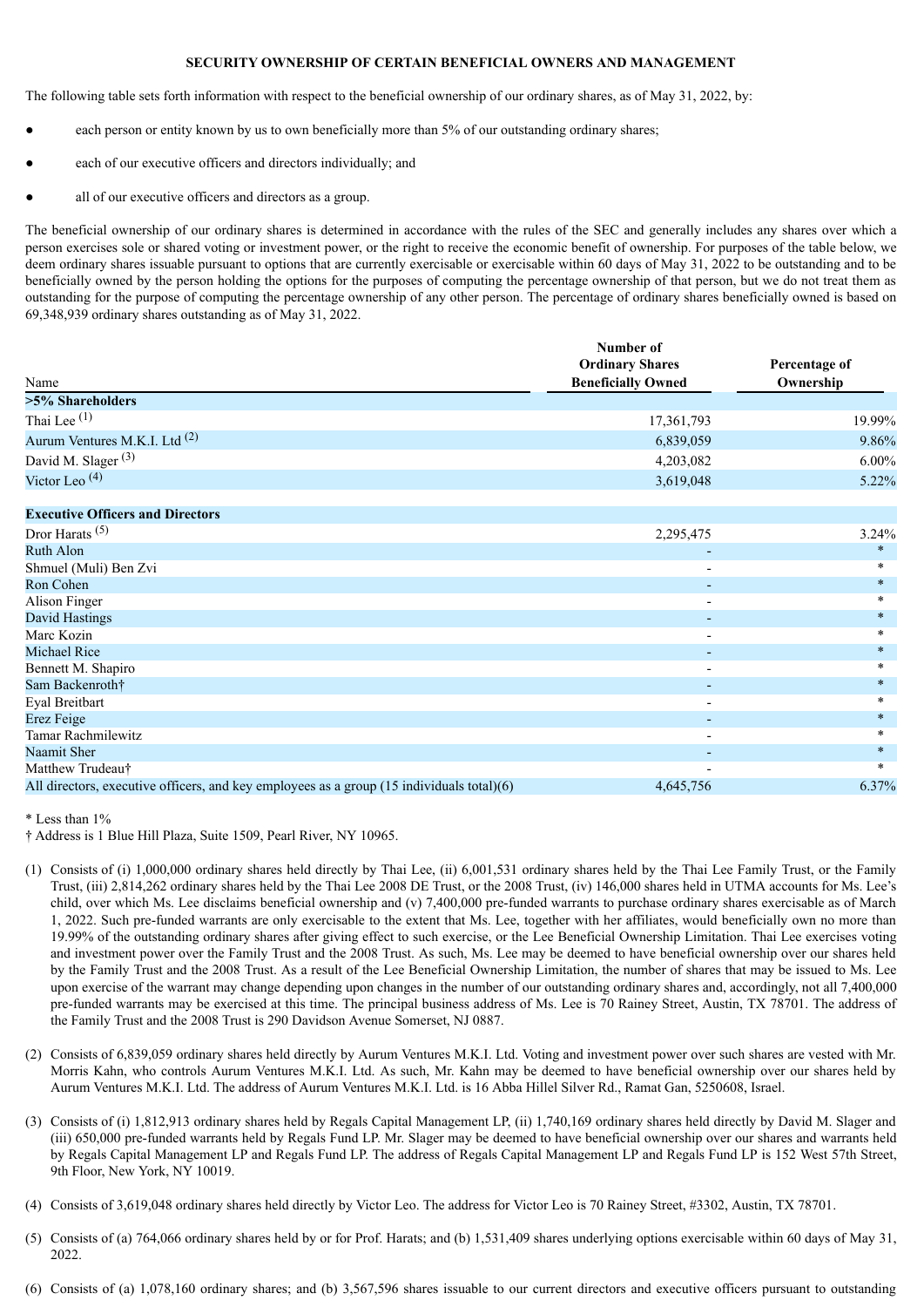options to purchase our ordinary shares which are exercisable within 60 days of May 31, 2022.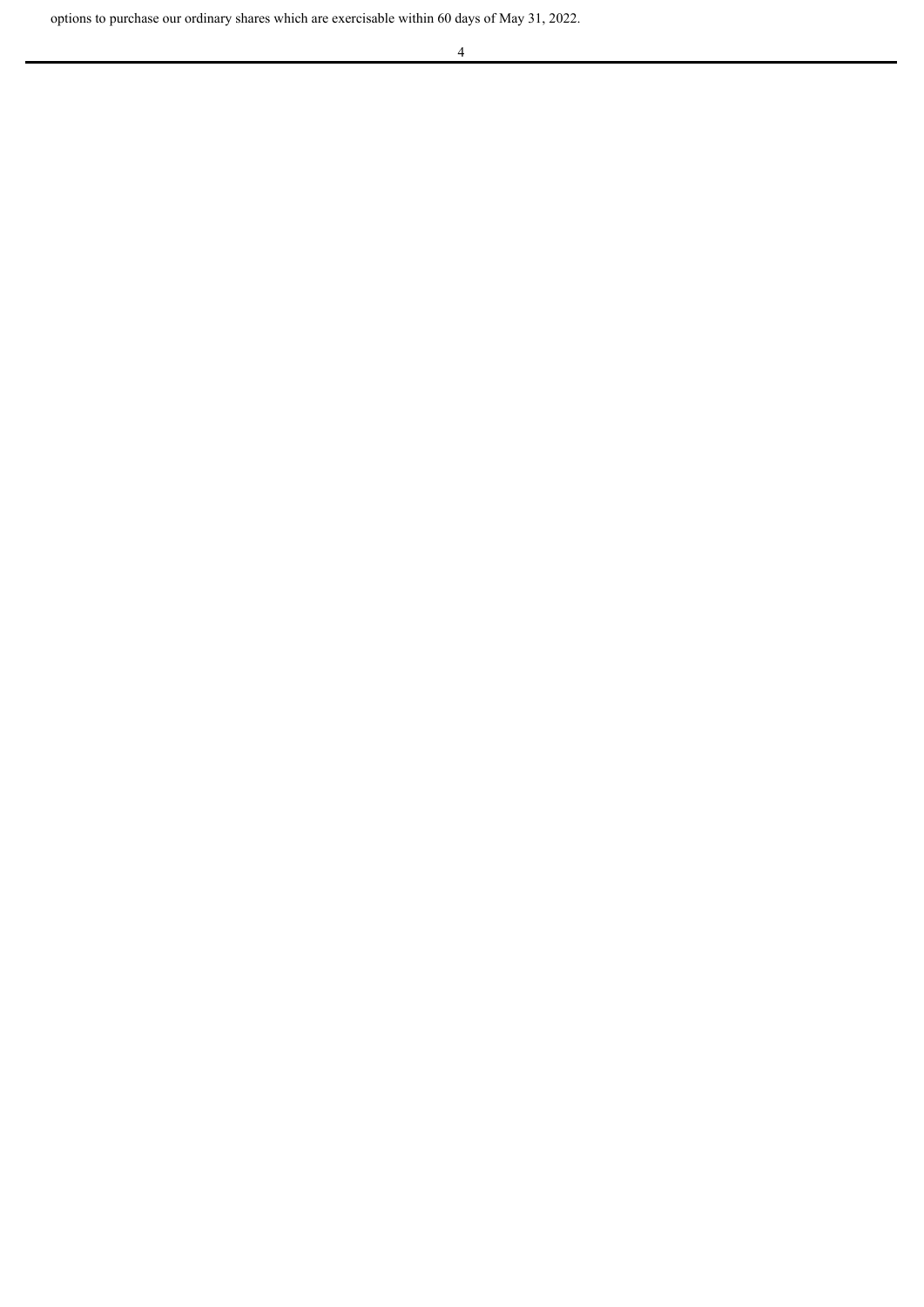### **ELECTION OF NINE DIRECTORS**

#### **Background**

We currently have a board of directors composed of nine directors. Following the adoption by the Company of certain exceptions provided under the Companies Law, the Company is exempt from the requirement to appoint external directors. The Board is comprised of one class of directors. Except for Prof. Dror Harats, our Chief Executive Officer, or CEO, all other directors are Independent Directors, as such term is defined by Nasdaq Marketplace Rules. A director is elected annually and holds office until the next annual general meeting of shareholders following the general meeting at which such director was elected or until his or her earlier resignation or removal pursuant to a resolution of a general meeting of shareholders or applicable law.

The Board has nominated Ms. Alon, Dr. Ben Zvi, Dr. Cohen, Ms. Finger, , Prof. Harats, Mr. Hastings, Mr. Kozin, Mr. Rice and Dr. Shapiro for election as directors at the Meeting.

The Companies Law requires that a person will not be elected and will not serve as a director in a public company if he or she does not have the required qualifications and the ability to dedicate an appropriate amount of time for the performance of his or her position as director of the company, taking into consideration, among other factors, the special needs and size of the company. A general shareholder meeting of a public company at which the appointment of a director is to be considered may not be held unless the nominee has declared to the company, inter alia, that he or she complies with the above-mentioned requirements, and provides details of his or her applicable qualifications.

The following information is supplied with respect to each nominee for election to the Board and is based upon the records of the Company and information provided to us by the nominees:

*Ruth Alon* has served on our board of directors since March 2010. Ms. Alon is currently the founder and chief executive officer of Medstrada, an advisory and consultancy firm in the healthcare and foodtech sectors. From 1997 to 2016, Ms. Alon has served as a general partner in Pitango Venture Capital, where she headed the life sciences activities and has led several of its portfolio companies to successful acquisitions, among them Disc-O-Tech, Colbar, Ventor and Optonol. Prior to her tenure at Pitango, Ms. Alon held senior analyst positions with Montgomery Securities from 1981 to 1987, Kidder Peabody & Co. from 1987 to 1993 and Genesis Securities, LLC from 1993 to 1996, and managed her own independent consulting business in San Francisco in the medical devices industry from 1995 to 1996. Ms. Alon was the founder and chairperson of Israel Life Science Industry, a not-for-profit organization representing the mutual goals of the then approximately 1000 Israeli life science companies. She was also the co-founder of the Israeli Advanced Technology Industries, or IATI, an umbrella organization of the hi-tech and life sciences industries in Israel, which includes venture capital funds, research and development centers of multinational corporations and others. Ms. Alon is also a board member of Moringa Acquisition Corp (Nasdaq: MACA) and Alpha TAU (Nasdaq: DRTS) and of several privately held companies, including Treos Bio, Phoska Biopharma and Blue Tree Technologies. She is the chairperson of Brainsgate (privately held). Ms. Alon has a B.A. in Economics from the Hebrew University of Jerusalem, Israel, an M.B.A. from Boston University, and an M.Sc. from the Columbia University School of Physicians and Surgeons. We believe Ms. Alon is qualified to serve on our board of directors because of her extensive business and industry background, as well as her experience as a seasoned investor.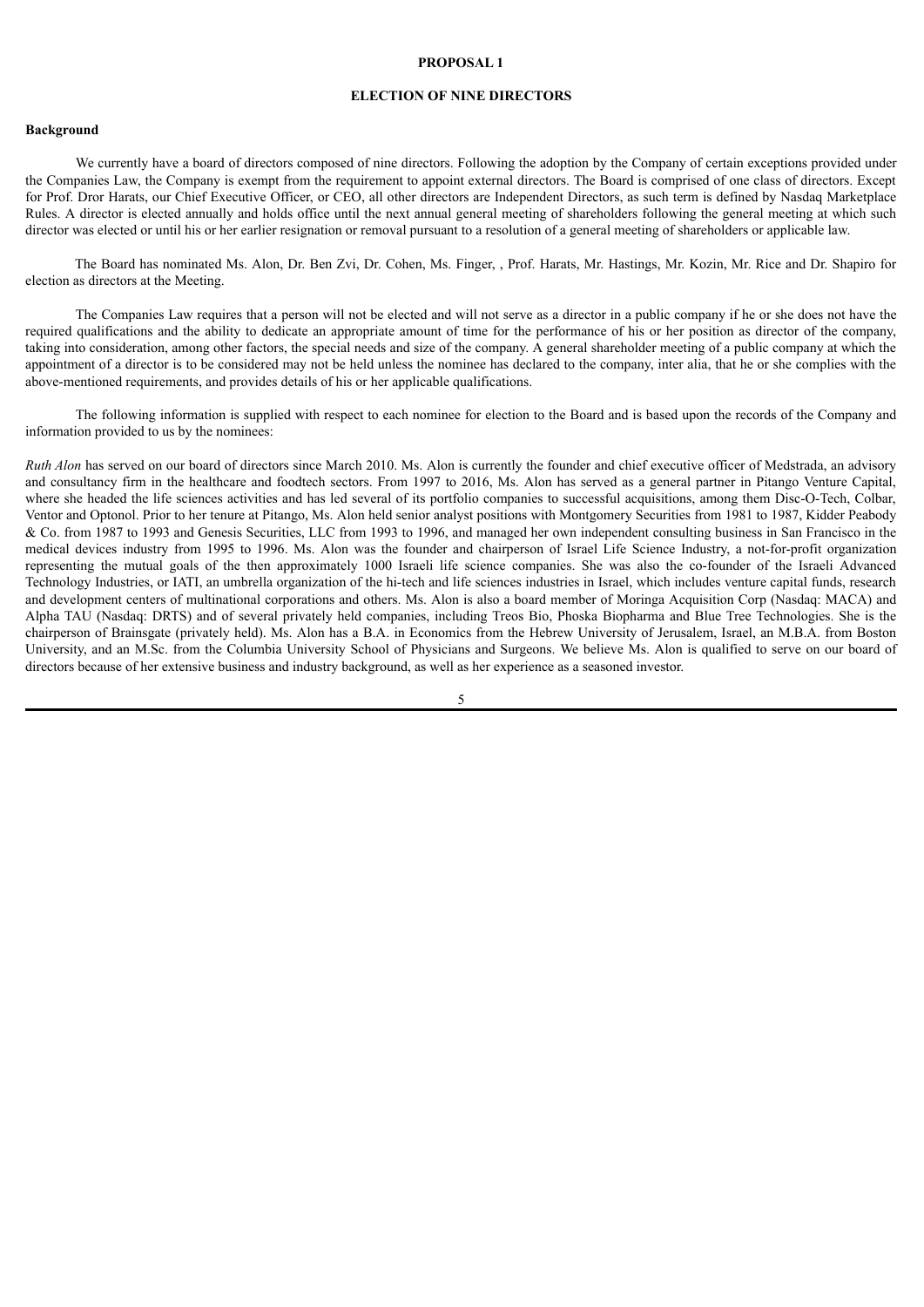*Shmuel (Muli) Ben Zvi, Ph.D.* has served on our board of directors since September 2018. Dr. Ben Zvi is currently a board member at Bank Leumi, the second largest bank in Israel, and a member of its credit, technology and strategy committees. Dr. Ben Zvi is also a board member of SOL-GEL Technologies (Nasdaq: SLGL) and a member of the audit and compensation committees. From 2004 to 2014, Dr. Ben Zvi held various managerial positions at Teva Pharmaceuticals Industries Ltd., dual listed on Nasdaq and the TASE, including as vice president of finance and vice president of strategy. From 2000 to 2004, Dr. Ben Zvi was the financial advisor to the chief of general staff of the Israel Defense Forces and head of the Defense Ministry budget department. Dr. Ben Zvi holds a Ph.D. in economics from Tel-Aviv University, Israel and participated in the Harvard Business School Advanced Management Program (AMP). We believe Dr. Ben Zvi is qualified to serve on our board of directors because of his extensive finance and industry background

*Ron Cohen, M.D*. has served on our board of directors since February 2015. In addition to serving on our board of directors, Dr. Cohen has served as president, chief executive officer, founder and director of Acorda Therapeutics, Inc. (Nasdaq: ACOR), since 1995. Previously he was a principal in the startup and an officer of Advanced Tissue Sciences, Inc., a biotechnology company engaged in the growth of human organ tissues for transplantation, from 1986 to 1992. Dr. Cohen is a member of the board of the Biotechnology Innovation Organization (BIO) and previously served as chair. He served as a member of the board of Dyax Corporation (Nasdaq: DYAX) until 2016, and also previously served as Director and Chair of the New York Biotechnology Association. He is a recipient of the NY CEO Lifetime Achievement Award and the Ernst & Young Entrepreneur of the Year Award for the New York Metropolitan Region, and has been recognized by PharmaVOICE Magazine as one of the 100 Most Inspirational People in the Biopharmaceutical Industry. Dr. Cohen received his B.A. with honors in Psychology from Princeton University, and his M.D. from the Columbia College of Physicians & Surgeons. He completed his residency in Internal Medicine at the University of Virginia Medical Center, and is Board Certified in Internal Medicine. We believe Dr. Cohen is qualified to serve on our board of directors because of his extensive business and industry background..

*Alison Finger* joined our board in July 2021. Ms. Finger has nearly three decades of biotech and pharmaceutical leadership experience building and optimizing brands and portfolios in the areas of genetic medicine, cell therapy, oncology, neurology, virology and metabolics. Ms. Finger has served as a Principal at Auburn House Consulting LLC since June 2021. Ms. Finger previously served as chief commercial officer at bluebird bio, where she served in senior marketing and commercialization roles from 2015 until January 2021 and built the commercial infrastructure for Europe and the United States in advance of bluebird's first gene and cell therapy product launches. Prior to bluebird, Ms. Finger served as vice president global marketing at Bristol-Myers Squibb, or BMS, from 2005 until 2014, leading the hematology/oncology, neurology, and virology franchises. In these roles, she led portfolio planning, brand and franchise commercial strategy, and supported research and development and corporate business development decisions. From 2007 until 2009, Ms. Finger also served as managing director of BMS Australia/New Zealand. Previously, she served in various marketing positions in BMS, from 1993 until 2004. Ms. Finger currently serves on the board of Decibel Therapeutics (Nasdaq: DBTX) and as member of its audit committee. Ms. Finger earned her B.A. from St. Lawrence University and an M.B.A. from Duke University's Fuqua School of Business. We believe Ms. Finger is qualified to serve on our board of directors because of her extensive marketing and commercialization background.

*Dror Harats, M.D.* founded our company in 2000 and has served as our chief executive officer since January 2001. He has been a member of our board of directors since January 2001. Prof. Harats received his M.D. from Hadassah Medical School at the Hebrew University of Jerusalem, Israel, following which he conducted post-doctoral work at the University of California, San Francisco. Prof. Harats has also served as a visiting scientist at Syntax Discovery Research. Prof. Harats has more than 30 years of both research in the field of medicine and biotechnology as well as a professional and experienced consultant specializing in the biotechnology & pharmaceutical industry for healthcare organizations and companies. Prof. Harats currently serves on the board of directors of Art Healthcare Ltd, and as a part time chair of the R&D division at the Chaim Sheba Medical Center at Tel Hashomer and as chair of its Institute Review Board. Prof. Harats is also a Professor of Medicine in the Departments of Internal Medicine and Biochemistry at the Sackler Faculty of Medicine of Tel-Aviv University, Israel. We believe Prof. Harats is qualified to serve on our board of directors because of his extensive technical and industry experience, as well as his knowledge of our company.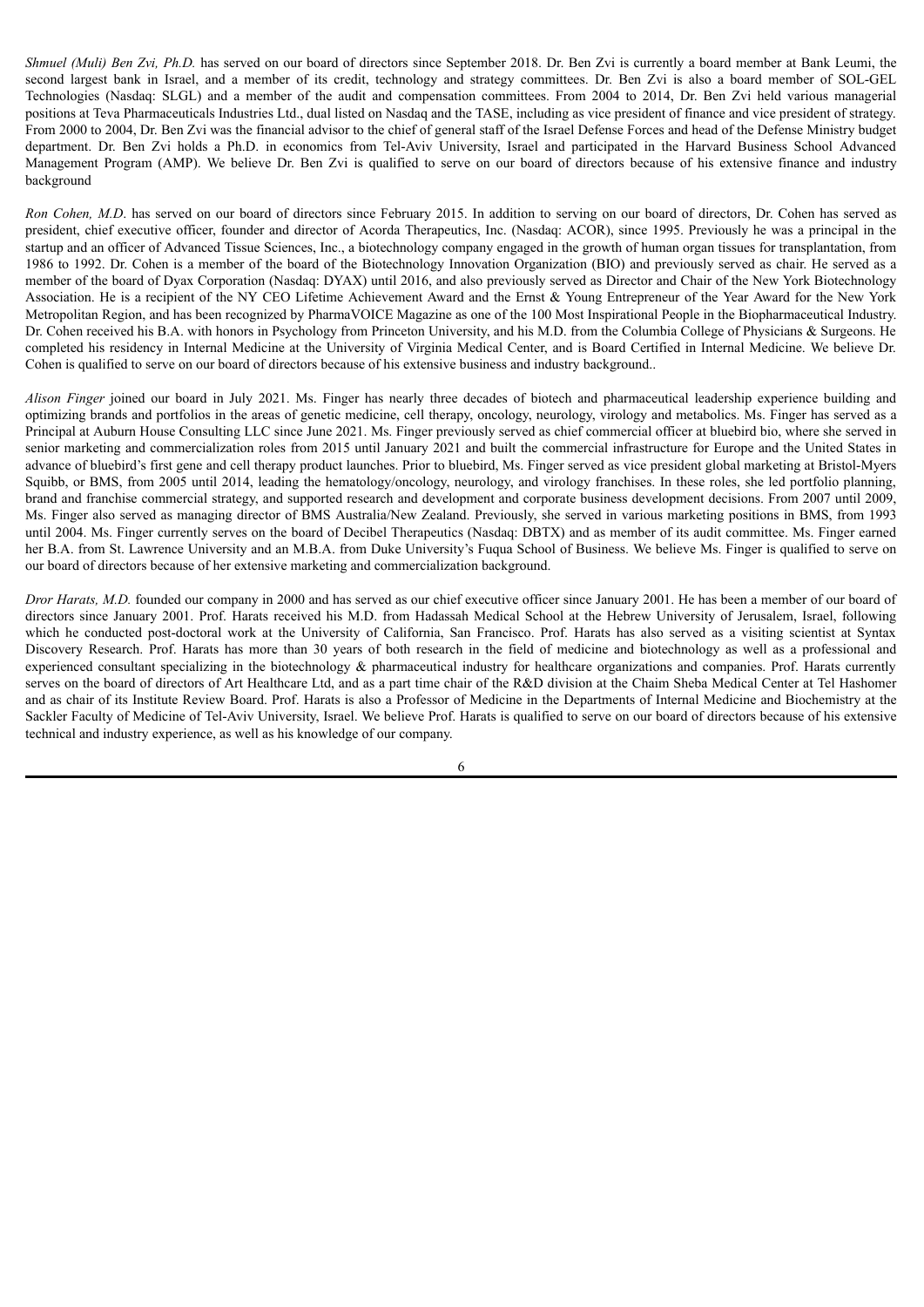*David Hastings* has served on our board of directors since January 2018. Mr. Hastings has more than 20 years of finance, accounting and operations experience in the bio-pharmaceutical industry. Mr. Hastings joined Arbutus BioPharma in June 2018 and currently serves as its chief financial officer. Mr. Hastings previously served as the chief financial officer and executive vice president of Incyte Corporation from 2003 until 2014. During this time, Mr. Hastings oversaw all financial aspects as Incyte transitioned from research and development to commercialization, following the launch of Jakafi (ruxolitinib). Mr. Hastings also previously served as vice president, chief financial officer and treasurer of ArQule Inc. During his tenure at ArQule, he played an important role in ArQule's transition into a drug discovery and development organization, and in two strategic acquisitions, including the purchase of Cyclis Pharmaceuticals Inc. Prior to that, Mr. Hastings was with Genzyme Corporation as its vice president and corporate controller, and with Sepracor, Inc. where he was director of finance. Most recently, Mr. Hastings served as the chief financial officer and senior vice president of Unilife Corporation (a medical device company) from 2015 to 2017 and as its chief accounting officer and treasurer from 2016 to 2017. He is a member of the Board Director of SCYNEXIS, Inc. (Nasdaq: SCYX) and Entasis, Inc. (Nasdaq: ETTX) and chairs their Audit Committees. We believe Mr. Hastings is qualified to serve on our board of directors because of his extensive financial and business background.

*Marc Kozin* joined our board of directors in November 2020 as vice chairman and was appointed to chairman in July 2021. Mr. Kozin has three decades of industry expertise advising biopharmaceutical, life sciences and medtech companies. He is currently the chairman of the strategy advisory board of HealthCare Royalty Partners (HCR), a leading investment firm in healthcare, providing royalty monetization and senior debt, a position he has held since 2013. Previously, Mr. Kozin was a career strategy consultant, having served as president of L.E.K. Consulting's North American practice from 1997 to 2012 and as senior advisor from 2012 to 2018. He began his career at L.E.K. in 1987 by helping establish the Boston office and led the development of L.E.K.'s industry-leading life science strategic planning practice. Mr. Kozin has served on more than a dozen boards in a variety of roles and on all committees. He serves as director and serves on the compensation committee of UFP Technologies (Nasdaq: UFPT). Previously, he served as director for Dicerna Pharmaceuticals (Nasdaq: DRNA), prior to its acquisition by Novo Nordisk. He also served on the board of Endocyte (Nasdaq: ECYT) which was acquired by Novartis in 2018, and was also a board member of Dyax (Nasdaq: DYAX), which was acquired by Shire Plc in 2015. He also served on the boards of directors of Brandwise, Inc., Lynx Therapeutics, Inc., Assurance Medical, Inc., Medical Simulation Corporation, Advizex, and CrunchTime! Information Systems. Mr. Kozin has served as director of The Greenlight Fund, a non-profit focused on improving the lives of inner city children in families, since 2017. He was also on the board of governors at New England Medical Center and the board of DukeEngage for several years. Mr. Kozin received a B.S. degree in economics from Duke University in Durham, N.C. and a M.B.A. in finance from The Wharton School of the University of Pennsylvania in Philadelphia. We believe Mr. Kozin is qualified to serve on our board of directors because of his extensive industry and business background.

*Michael Rice* joined our board in July 2021. Mr. Rice has deep experience in portfolio management, investment banking, and capital markets. Mr. Rice is a founding partner of LifeSci Advisors LLC, a life sciences investor relations consultancy, since 2010 and of LifeSci Capital LLC, a research-driven investment bank, since 2013. Previously, Mr. Rice was the co-head of Health Care Investment Banking at Canaccord Adams, where he was involved in debt and equity financing. Mr. Rice was also a managing director at Think Equity Partners, where he was responsible for managing Healthcare Capital Markets, which included structuring and executing numerous transactions. Prior to that, he served as a managing director at Bank of America serving large hedge funds and private equity healthcare funds while working closely with Investment Banking. Previously, he was a managing director at JP Morgan/Hambrecht & Quist. Mr. Rice graduated from the University of Maryland with a degree in Economics and currently sits on the board of 9 Meters Biopharma Inc. (Nasdaq: NMTR). We believe Mr. Rice is qualified to serve on our board of directors because of his extensive banking and industry background.

*Bennett M. Shapiro, M.D.* has served on our board of directors since September 2004 and as chairman from 2007 until 2021. In addition to serving on our board of directors, Dr. Shapiro has been a senior partner at Puretech Ventures, an innovation enterprise, since 2004, and as chairman from 2009-2015; he continued as a non-executive director of PureTech Health PLC-PRTC until 2020. From 1990 to 2003, Dr. Shapiro served as executive vice president, Merck Research Laboratories. Prior to that, from 1970 to 1990, Dr. Shapiro was a professor of the Department of Biochemistry at the University of Washington and served as chairman from 1985 to 1990. Prior to joining the University of Washington, from 1965 to 1970 Dr. Shapiro served as a research associate, then section head, in the Laboratory of Biochemistry of the National Heart Institute of the U.S. National Institutes of Health. Dr. Shapiro has served as an external director on the board of directors of Momenta Pharmaceuticals from 2003-2016, various private companies, and the Drugs for Neglected Diseases Initiative, an independent, non-profit drug development partnership. Dr. Shapiro previously served on the board of directors of Celera Corporation prior to its acquisition by Quest Diagnostics Inc. Dr. Shapiro has been a Guggenheim Fellow, a fellow of the Japan Society for the Promotion of Science and a visiting professor at the University of Nice. Dr. Shapiro received his B.S. in chemistry from Dickinson College and his M.D. from Jefferson Medical College. We believe Dr. Shapiro is qualified to serve on our board of directors because of his extensive technical and industry background, and his experience serving on boards of directors of companies in our industry, including public companies.

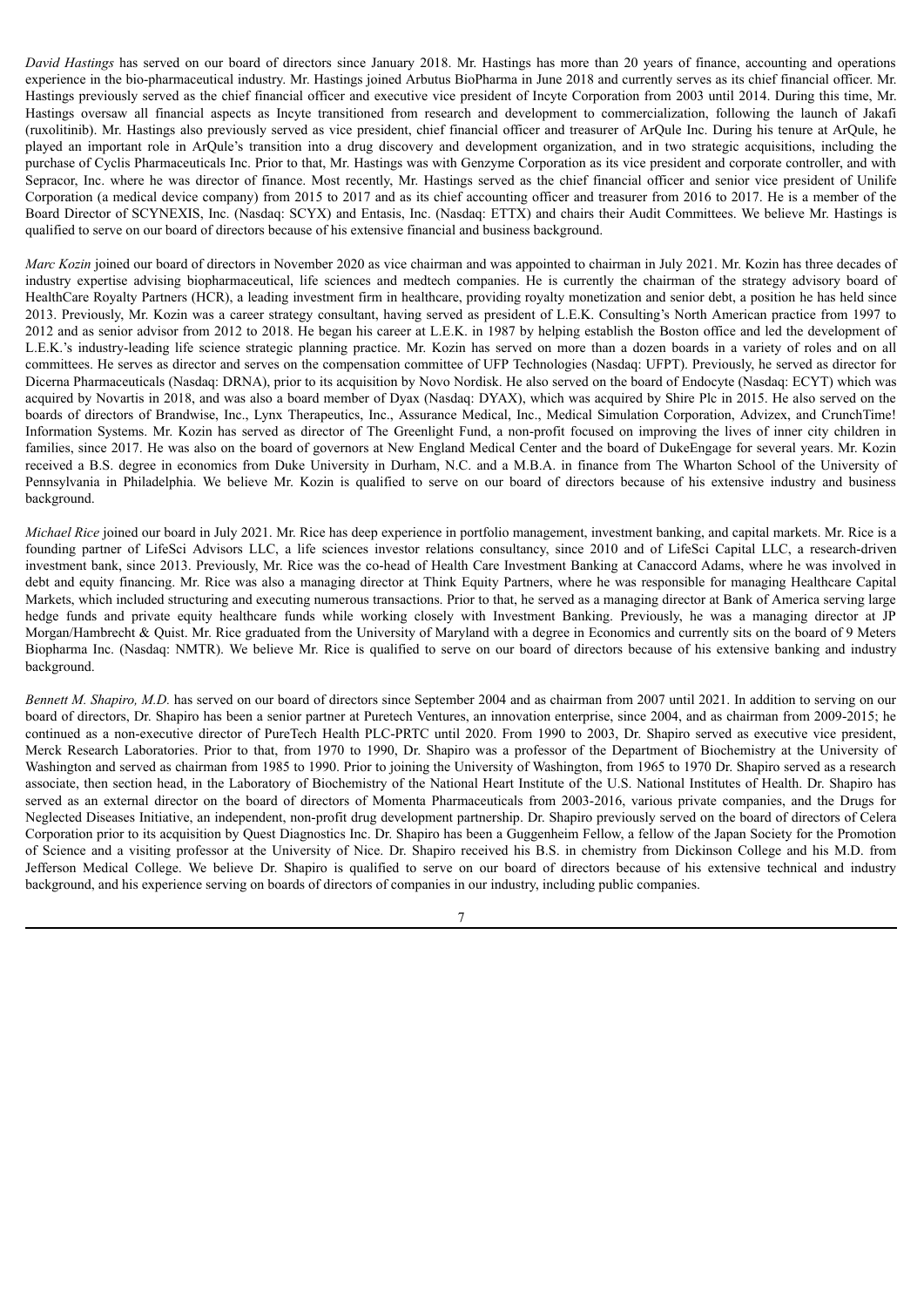### **Proposed Resolutions**

We are proposing the adoption by our shareholders of the following resolutions:

- (a) "**RESOLVED**, that Ms. Ruth Alon be, and hereby is, re-elected to serve as a director of the Company, effective from the date hereof and until the next annual general meeting of shareholders or until her earlier resignation or removal."
- (b) "**RESOLVED**, that Dr. Shmuel (Muli) Ben Zvi be, and hereby is, re-elected to serve as a director of the Company, effective from the date hereof and until the next annual general meeting of shareholders or until his earlier resignation or removal."
- (c) "**RESOLVED**, that Dr. Ron Cohen be, and hereby is, re-elected to serve as a director of the Company, effective from the date hereof and until the next annual general meeting of shareholders or until his earlier resignation or removal."
- (d) "**RESOLVED**, that Ms. Alison Finger be, and hereby is, re-elected to serve as a director of the Company, effective from the date hereof and until the next annual general meeting of shareholders or until his earlier resignation or removal."
- (e) "**RESOLVED**, that Prof. Dror Harats be, and hereby is, re-elected to serve as a director of the Company, effective from the date hereof and until the next annual general meeting of shareholders or until his earlier resignation or removal."
- (f) "**RESOLVED**, that Mr. David Hastings be, and hereby is, re-elected to serve as a director of the Company, effective from the date hereof and until the next annual general meeting of shareholders or until his earlier resignation or removal."
- (g) "**RESOLVED**, that Mr. Marc Kozin be, and hereby is, re-elected to serve as a director of the Company, effective from the date hereof and until the next annual general meeting of shareholders or until his earlier resignation or removal."
- (h) "**RESOLVED**, that Mr. Michael Rice be, and hereby is, re-elected to serve as a director of the Company, effective from the date hereof and until the next annual general meeting of shareholders or until his earlier resignation or removal."
- (i) "**RESOLVED**, that Dr. Bennett M. Shapiro be, and hereby is, re-elected to serve as a director of the Company, effective from the date hereof and until the next annual general meeting of shareholders or until his earlier resignation or removal."

### **Required Vote**

Shareholders may vote for or against, or may abstain from voting, in connection with the re-election of any of the said nominees. The affirmative vote of holders of a majority of the voting power represented at the Meeting in person or by proxy and voting thereon is necessary for the approval of each of the resolutions included in Proposal 1.

### **Board Recommendation**

The Board unanimously recommends a vote FOR the foregoing resolutions approving the re-election of each of Ms. Alon, Dr. Ben Zvi, Dr. Cohen, **Ms. Finger, Prof. Harats, Mr. Hastings, Mr. Kozin, Mr. Rice and Dr. Shapiro.**

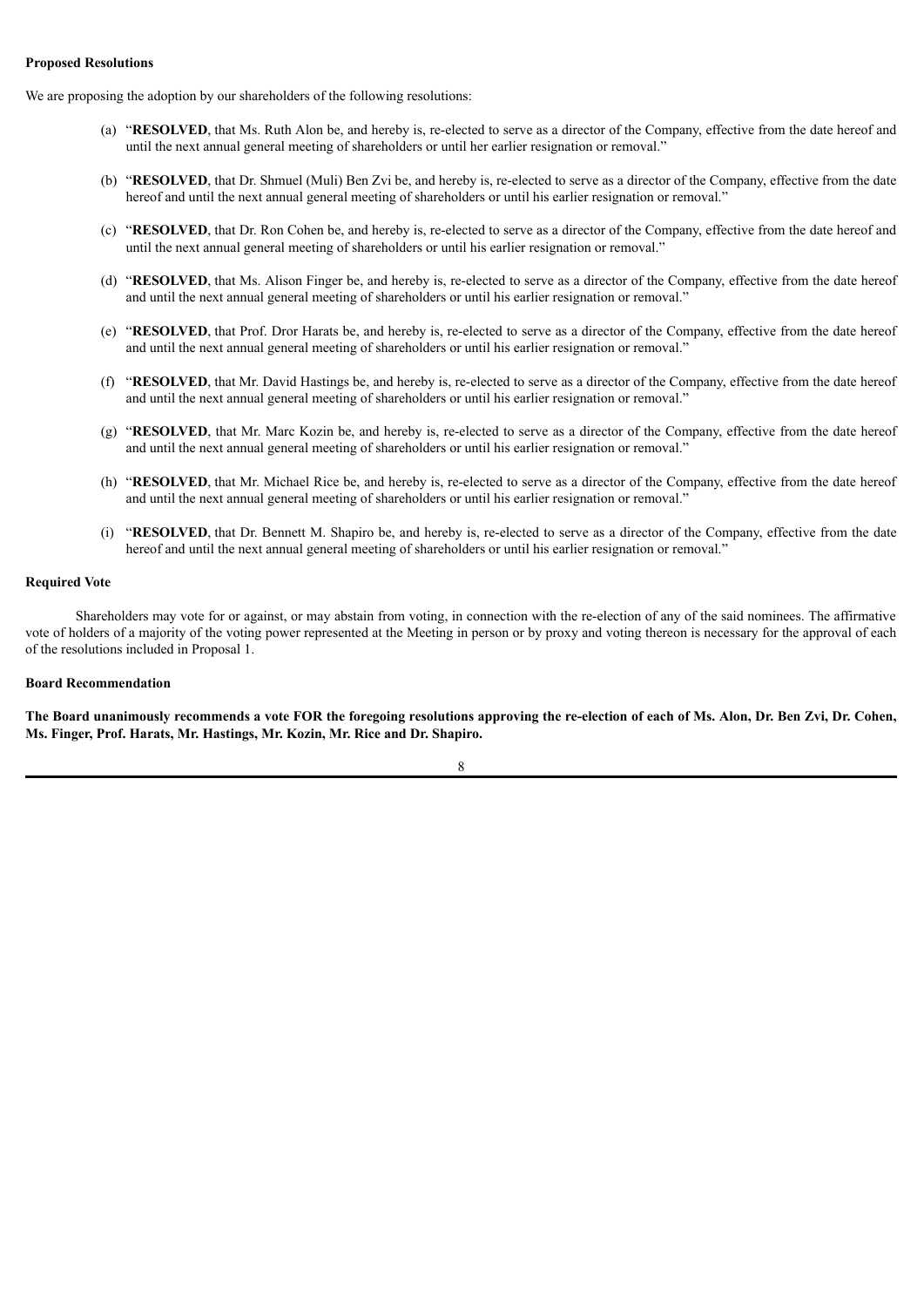# **GRANT OF OPTIONS TO PROF. DROR HARATS**

#### **Background**

The Compensation Committee and the Board approved the grant of an option to purchase 400,000 of the Company's ordinary shares to Prof. Dror Harats under the 2014 Plan according to the Company's standard option agreements. The option shall vest upon and in the manner approved by the Compensation Committee and the Board of Directors.

### **Proposed Resolution**

We are proposing the adoption by our shareholders of the following resolution at the Meeting:

"**RESOLVED**, to approve the grant of an option to purchase 400,000 of the Company's ordinary shares to Prof. Harats under the 2014 Plan according to the standard option agreements. The option shall vest upon and in the manner approved by the Compensation Committee and the Board of Directors."

#### **Required Vote**:

Shareholders may vote for or against, or may abstain from voting, in connection with the grant of option to Prof. Harats. The affirmative vote of holders of a majority of the voting power represented at the Meeting in person or by proxy and voting thereon is necessary for the approval of Proposal 2. Furthermore, the approval of Proposal 2 requires that either: (i) such majority includes at least a majority of the voting power of the non-controlling and non-interested shareholders who are present in person or by proxy and who vote on such proposal; or (ii) the total votes cast in opposition to the proposal by the non-controlling and non-interested shareholders does not exceed two percent (2%) of all of the voting power in our Company.

A shareholder that possesses a personal interest or is a controlling shareholder is qualified to participate in the vote; however, the vote of such shareholder may not be counted towards the majority requirement described in clause (i) above and will not count towards the two percent (2%) threshold described in clause (ii) above.

### **Board Recommendation**

**The Board unanimously recommends a vote FOR the foregoing resolution approving the grant of options.**

 $\alpha$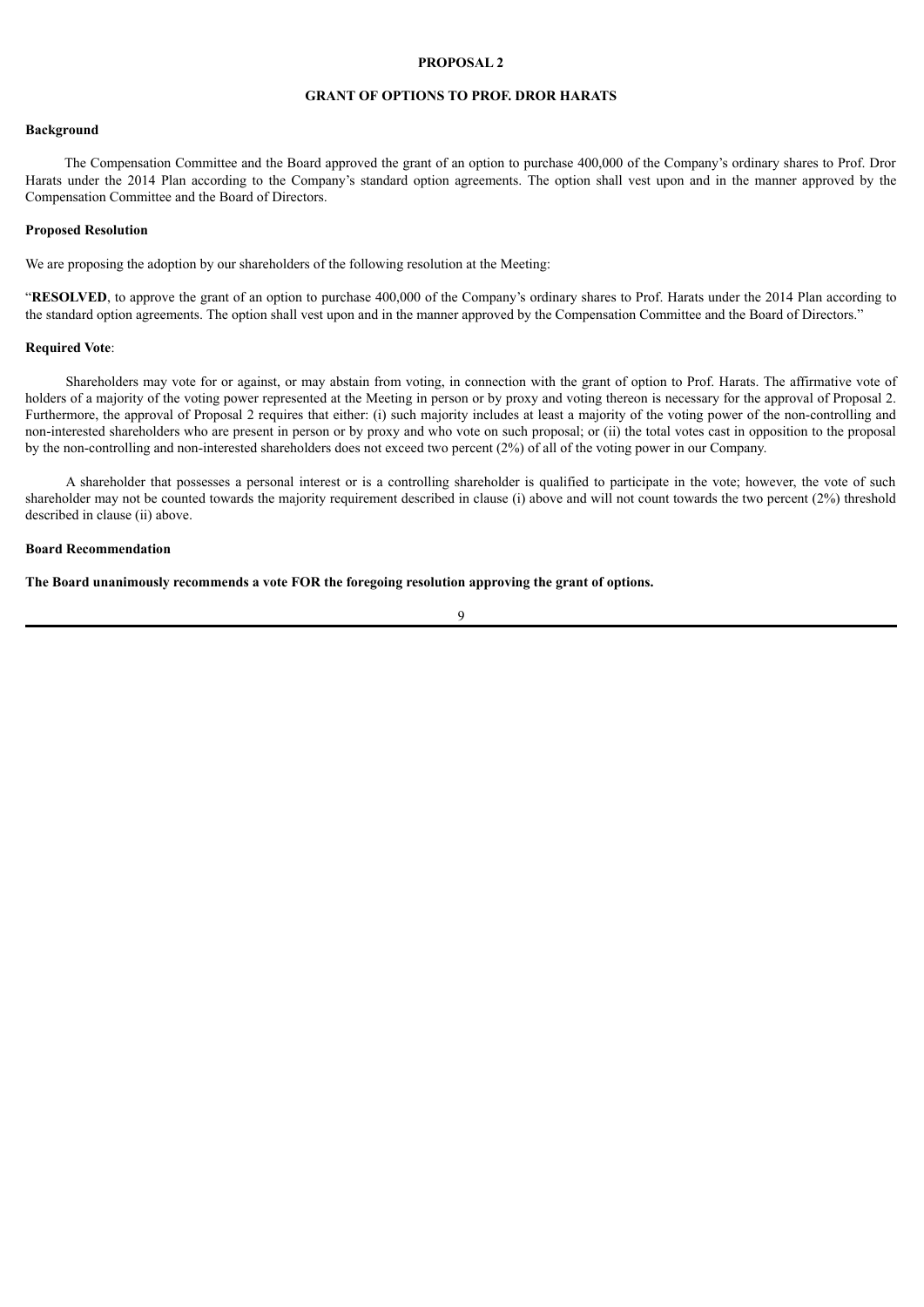# **AMENDMENT OF THE COMPENSATION TERMS OF THE CEO**

#### **Background**

Under the Companies Law, the compensation committee and a company's board of directors are responsible for approving the terms of employment or engagement of office holders of a company in accordance with its approved compensation policy. In accordance with the Company's compensation policy, we have analyzed market conditions of management salaries in the life sciences industry and have concluded that the Company is positioned around the average, or lower half of the range, in most positions in the Company.

As part of a lateral raise of the Company's management and non-executive employees' salaries, our Compensation Committee and Board approved the increase of the monthly base (gross) compensation of Prof. Dror Harats, a member of the Board and the CEO of the Company, under the consulting and employment agreements, taken as a whole, to NIS 100,000. Prof. Harats shall be entitled to elect whether to receive such sums under the employment agreement, consulting agreement or a combination thereof and the Company will adjust the related costs accordingly.

Additionally, the Compensation Committee and the Board approved the harmonization of the employment agreement with Prof. Harats and the consulting agreement with a company fully owned by Prof. Harats to amend a discrepancy between the agreements with respect to the terms and financial benefits of both agreements: the consulting agreement should also include retirement in the definition of "Good Reason" in the manner proposed in the below resolution.

Under the Companies Law, the terms of service of a CEO of a public company, require the approval of the compensation committee, the board of directors and the shareholders.

#### **Proposed Resolution**

We are proposing the adoption by our shareholders of the following resolution at the Meeting:

"**RESOLVED**, to approve the amendment of Prof. Dror Harats's compensation terms, consulting and employment agreements as follows:

- to approve the amendment of Prof. Dror Harats's compensation terms, consulting and employment agreements to increase Prof. Harats's monthly base (gross) compensation under the consulting and employment agreements, taken as a whole, to NIS100,000. Prof. Harats shall be entitled to elect whether to receive such sums under the employment agreement, consulting agreement or a combination thereof and the Company will adjust the related costs accordingly.; and
- To amend the consulting agreement with Grand H Services Ltd, a company fully owned by Prof. Harats, to include in the definition of "Good Reason" the following event: '(e) retirement to be deemed resignation under Section 2.1.3(b) of the Restated Employment Agreement between the Company and Prof. Dror Harats dated January 20, 2022.'"

#### **Required Vote**:

Shareholders may vote for or against, or may abstain from voting, in connection with the amendment of Prof. Harats's compensation terms. The affirmative vote of holders of a majority of the voting power represented at the Meeting in person or by proxy and voting thereon is necessary for the approval of Proposal 3. Furthermore, the approval of Proposal 3 requires that either: (i) such majority includes at least a majority of the voting power of the non-controlling and non-interested shareholders who are present in person or by proxy and who vote on such proposal; or (ii) the total votes cast in opposition to the proposal by the non-controlling and non-interested shareholders does not exceed two percent (2)% of all of the voting power in our Company.

A shareholder that possesses a personal interest or is a controlling shareholder is qualified to participate in the vote; however, the vote of such shareholder may not be counted towards the majority requirement described in clause (i) above and will not count towards the two percent (2)% threshold described in clause (ii) above.

#### **Board Recommendation**

The Board unanimously recommends a vote FOR the foregoing resolution approving the amendment to Prof. Harats's compensation terms and **agreements.**

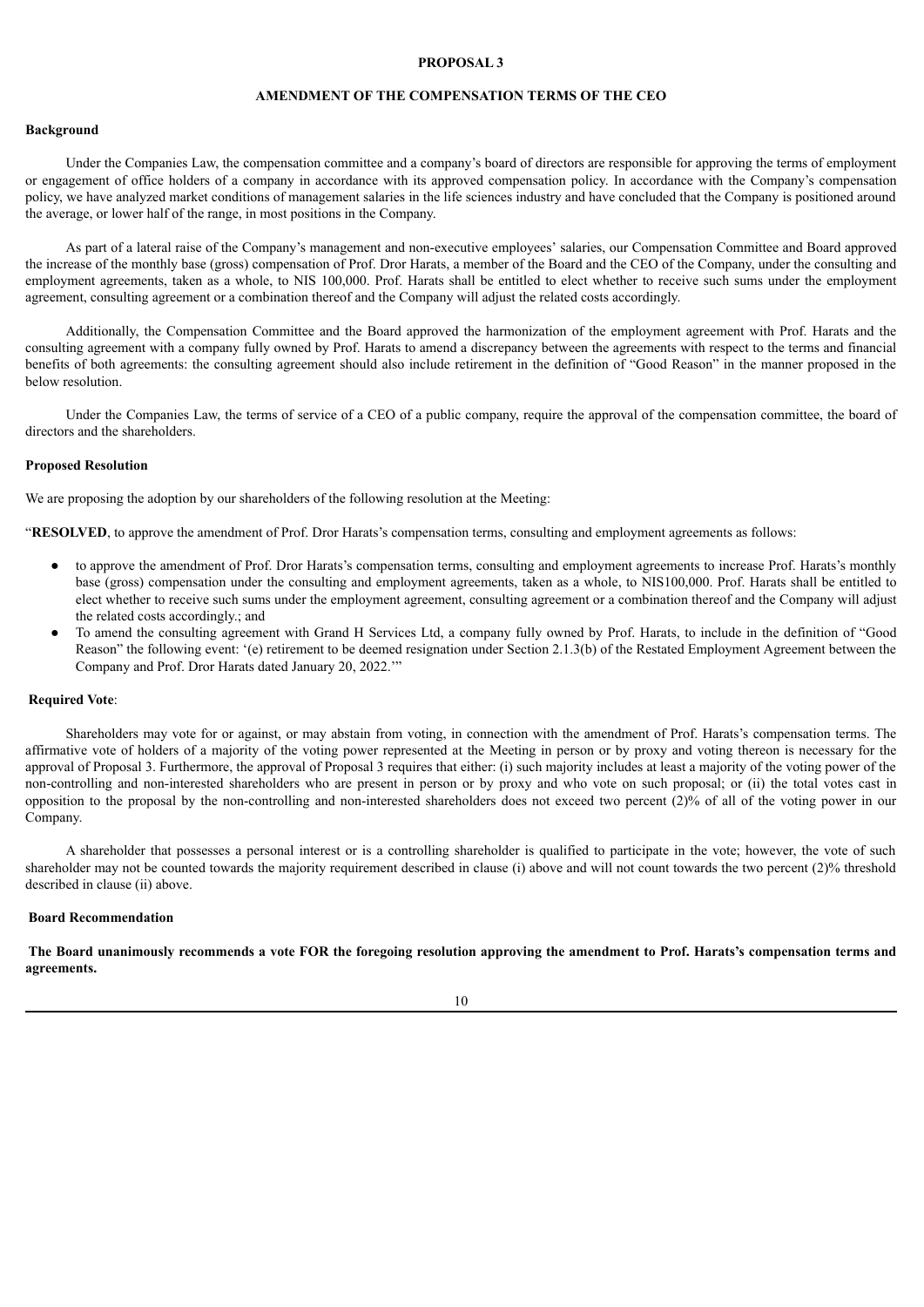# **APPROVAL OF THE REAPPOINTMENT OF KESSELMAN & KESSELMAN**

#### **Background**

Kesselman & Kesselman, a member firm of PricewaterhouseCoopers International Limited, independent registered public accounting firm, or Kesselman & Kesselman, served as our independent registered public accounting firm since its appointment in 2001. Our Audit Committee and Board resolved to nominate Kesselman & Kesselman for reappointment as our independent registered public accounting firm for the year ending December 31, 2022, and until the close of the next annual general meeting of shareholders of the Company.

Our shareholders are being requested to approve Kesselman & Kesselman's reappointment and authorize our Board (with power of delegation to our audit committee) to set Kesselman & Kesselman's compensation in accordance with the volume and nature of its services.

#### **Proposed Resolution**

We are proposing the adoption by our shareholders of the following resolution at the Meeting:

"**RESOLVED**, (i) Kesselman & Kesselman, a member firm of PricewaterhouseCoopers International Limited be and hereby is reappointed as the Company's independent registered public accounting firm for the year ending December 31, 2022, and until the next annual general meeting of shareholders of the Company, and (ii) the Board (with power of delegation to the Audit Committee) be, and hereby is, authorized, to set the remuneration of such independent registered public accounting firm in accordance with the volume and nature of its services."

### **Required Vote**

Shareholders may vote for or against, or may abstain from voting, in connection with the re-appointment of Kesselman & Kesselman. The affirmative vote of holders of a majority of the voting power represented at the Meeting in person or by proxy and voting thereon is necessary for the approval of the resolution included in Proposal 4.

### **Board Recommendation**

The Board unanimously recommends a vote FOR the foregoing resolution approving the reappointment of, and authorizing the board of directors **to set the remuneration of, the Company's independent registered public accounting firm.**

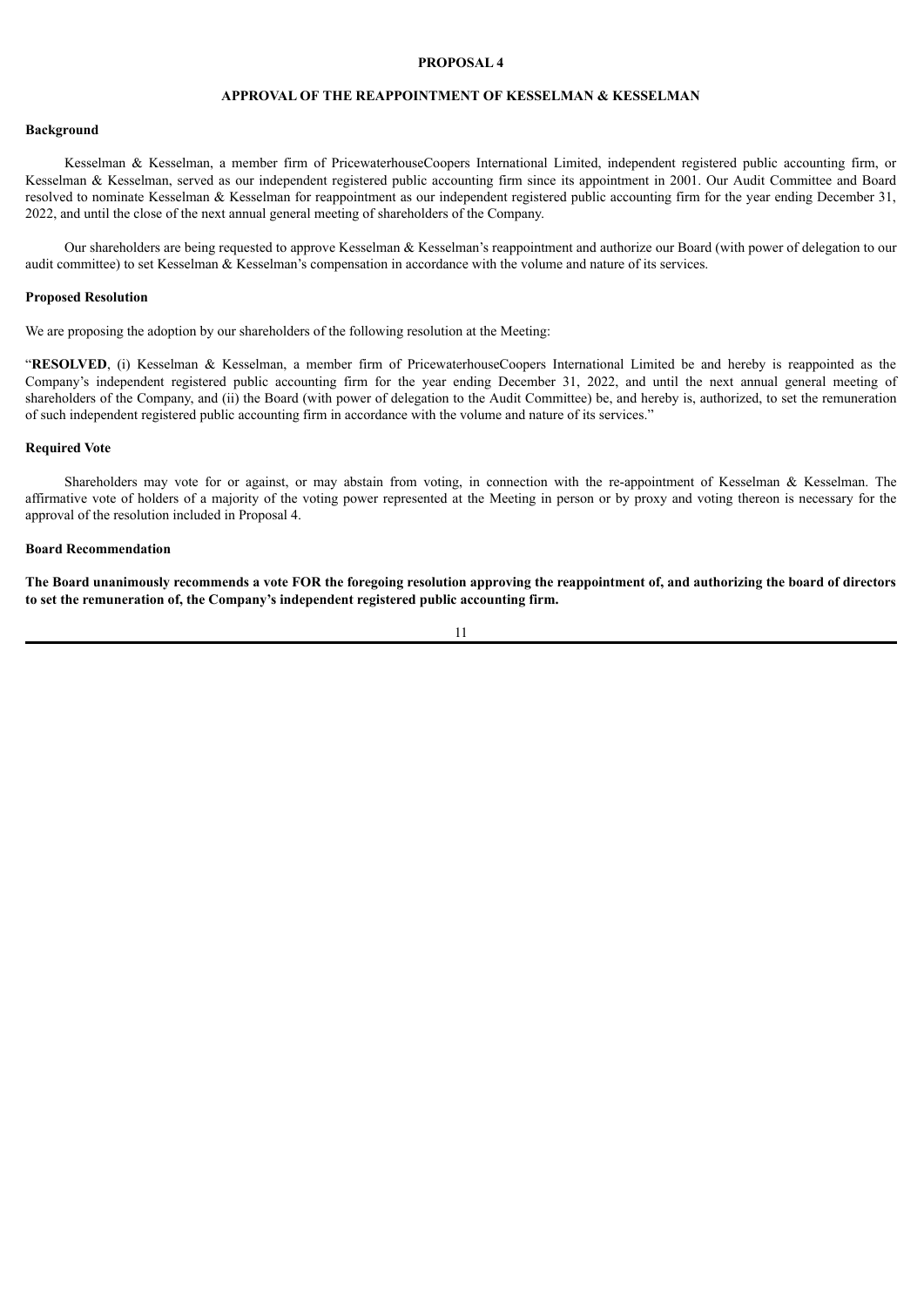### **APPROVAL OF THE COMPANY'S COMPENSATION POLICY**

#### **Background**

Pursuant to the Companies Law, every public Israeli company is required to adopt a compensation policy that sets forth guidelines for the compensation of office holders (as defined in the Companies Law). In 2015 and 2019, the shareholders of the Company approved the compensation policy for the Company's officers and directors, or the Compensation Policy. The Companies Law requires the board of directors to reevaluate the compensation policy from time to time, and upon any material change in the circumstances that existed at the time the policy was formulated; the policy must be reviewed and re-approved at least once every three years.

The compensation policy must serve as the basis for decisions concerning the financial terms of employment or engagement of office holders of a company, including exculpation, insurance, or any monetary payment or obligation of payment in respect of employment or engagement. The compensation policy must relate to certain factors, including advancement of a company's objectives, a company's business and its long-term strategy, and creation of appropriate incentives for office holders. It must also consider, among other things, a company's risk management, size and the nature of its operations. The Companies Law describes what factors have to be considered by, and what principles must be included in, a compensation policy.

Under the Companies Law, the compensation committee of a company's board of directors is responsible for (a) recommending the compensation policy to the board of directors for its approval (and subsequent approval by its shareholders) and (b) duties related to the compensation policy and to the compensation of a company's office holders as well as functions previously fulfilled by the audit committee of the board of directors with respect to approval of the terms of engagement of office holders. In light of these requirements, the Compensation Committee has recommended, and our Board has approved, a Compensation Policy for the office holders of our Company, in the form attached as Annex A to this Proxy Statement, that covers the matters described in the Companies Law and the regulations promulgated thereunder and that is aimed at balancing between short-term and long-term incentives to the office holders of our Company.

We recommend that our shareholders refer to the Compensation Policy, which is attached as Annex A to this Proxy Statement.

#### **Proposed Resolution**

We are proposing the adoption by our shareholders of the following resolution at the Meeting:

"RESOLVED, that the Compensation Policy for the directors and other office holders of Vascular Biogenics Ltd. attached as Annex A to this Proxy Statement, as approved by the Board of Directors of the Company, be, and hereby is, approved by the shareholders of the Company."

#### **Required Vote**:

Shareholders may vote for or against, or may abstain from voting, in connection with the approval of the Compensation Policy. The affirmative vote of holders of a majority of the voting power represented at the Meeting in person or by proxy and voting thereon is necessary for the approval of Proposal 5. Furthermore, the approval of Proposal 5 requires that either: (i) such majority includes at least a majority of the voting power of the non-controlling and non-interested shareholders who are present in person or by proxy and who vote on such proposal; or (ii) the total votes cast in opposition to the proposal by the non-controlling and non-interested shareholders does not exceed two percent (2%) of all of the voting power in our Company.

A shareholder that possesses a personal interest or is a controlling shareholder is qualified to participate in the vote; however, the vote of such shareholder may not be counted towards the majority requirement described in clause (i) above and will not count towards the two percent (2%) threshold described in clause (ii) above.

### **Board Recommendation**

**The Board unanimously recommends a vote FOR the foregoing resolution approving the Compensation Policy.**

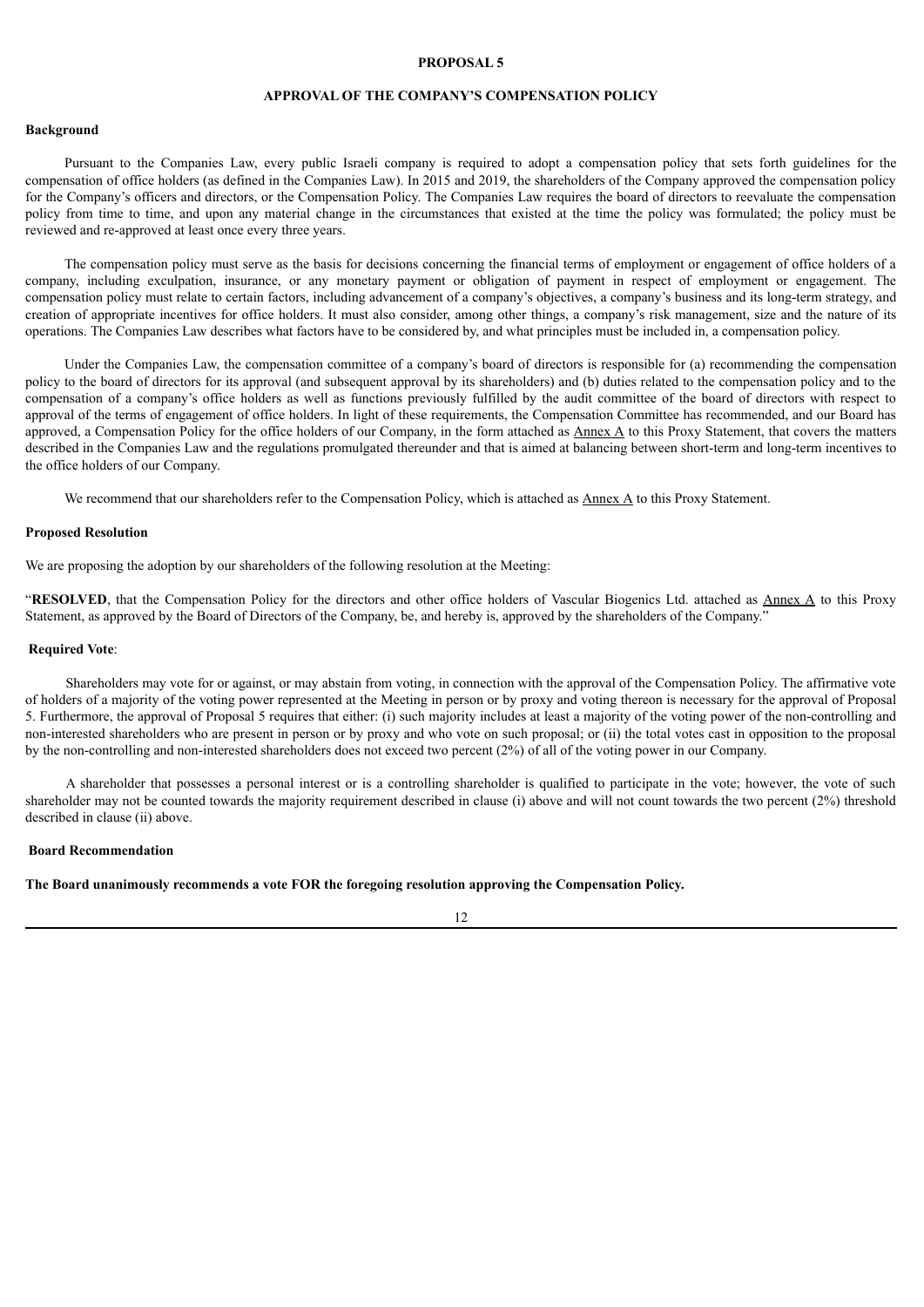# **APPROVAL OF THE INCREASE OF THE COMPANY'S REGISTERED SHARE CAPITAL**

### **Background**

Under the Articles, our authorized and registered share capital is NIS 1,500,000 divided into 150,000,000 ordinary shares of a par value NIS 0.01 each. As of June 2, 2022, the issued and outstanding share capital of the Company, on a fully diluted basis, is 95,126,076 ordinary shares.

We propose to increase our authorized and registered share capital by NIS 500,000, or the Capital Increase, and to amend the Articles, accordingly, as set forth in Proposal 7 of this Proxy Statement. As a result, immediately following the Capital Increase, if approved at the Meeting, our authorized and registered share capital will be NIS 2,000,000 divided into 200,000,000 ordinary shares.

The proposal to increase the authorized share capital of the Company is designed to enable us to have sufficient authorized share capital to allow us to meet our future business needs as they arise. These needs could include, among other things, the sale of shares in public and private offerings to raise additional capital, the use of shares for establishment of strategic relationships with other companies or acquisitions, the use of shares for various equity compensation and other employee benefit plans and arrangements, the declaration of share splits, and other bona fide corporate purposes.

### **Proposed Resolution**

We are proposing the adoption by our shareholders of the following resolution at the Meeting:

"**RESOLVED**, to approve the increase of the Company's registered share capital by NIS 500,000 and the creation of 50,000,000 ordinary shares, nominal value NIS 0.01 each ("Ordinary Shares"), having the rights and entitlements ascribed to them in the Amended and Restated Articles of Association of the Company (the "Articles"). Following the increase, the registered share capital of the Company shall be NIS 2,000,000 divided into 200,000,000 Ordinary Shares."

### **Required Vote**

Shareholders may vote for or against, or may abstain from voting, in connection with the increase of the Company's registered share capital. The affirmative vote of holders of a majority of the voting power represented at the Meeting in person or by proxy and voting thereon is necessary for the approval of the resolution included in Proposal 6.

#### **Board Recommendation**

**The Board unanimously recommends a vote FOR the increase of the Company's registered share capital.**

13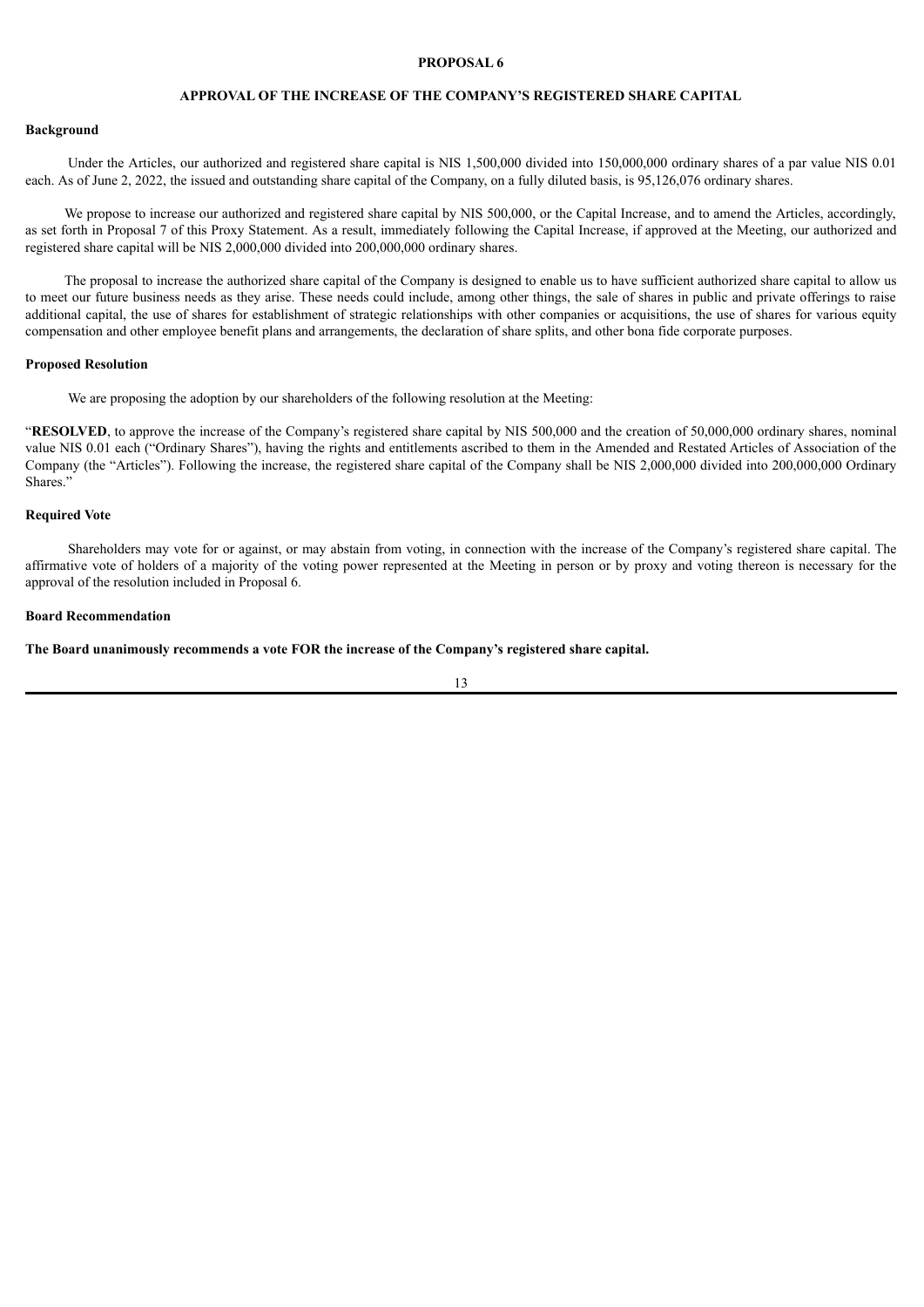# **AMENDMENT OF AMENDED & RESTATED ARTICLES OF ASSOCIATION AND MEMORANDUM OF ASSOCIATION**

### **Background**

Subject to the approval of the increase of the Company's registered share capital, the Company wishes to amend Article 6 of the Articles and Article 4 of the Memorandum.

Article 6 of the Articles shall be replaced in its entirety to read as follows:

"6. The share capital of the Company shall consist of NIS 2,000,000 divided into 200,000,000 Ordinary Shares, of a nominal value of NIS *0.01 each (the "Ordinary Shares")."*

Article 4 of the Memorandum shall be replaced in its entirety to read as follows:

"4. The Company's share capital shall be NIS 2,000,000 consisting of 200,000,000 Ordinary Shares of the Company of nominal value NIS *0.01 each."*

#### **Proposed Resolution**

We are proposing the adoption by our shareholders of the following resolution at the Meeting:

"**RESOLVED**, to approve the amendment Article 6 of the Articles and Article 4 of the Memorandum.

Article 6 of the Articles shall be replaced in its entirety to read as follows:

'6. The share capital of the Company shall consist of NIS 2,000,000 divided into 200,000,000 Ordinary Shares, of a nominal value of NIS 0.01 each *(the 'Ordinary Shares').'*

Article 4 of the Memorandum shall be replaced in its entirety to read as follows:

'4. The Company's share capital shall be NIS 2,000,000 consisting of 200,000,000 Ordinary Shares of the Company of nominal value NIS 0.01 *each.'"*

### **Required Vote:**

Shareholders may vote for or against, or may abstain from voting, from the resolution to approve the amendment of Article 6 of the Articles and Article 4 of the Memorandum . The affirmative vote of holders of a majority of the voting power represented at the Meeting in person or by proxy and voting thereon is necessary for the approval of each of the resolution.

### **Board Recommendation**

The Board unanimously recommends a vote FOR the amendment of Article 6 of the Articles and Article 4 of the Memorandum.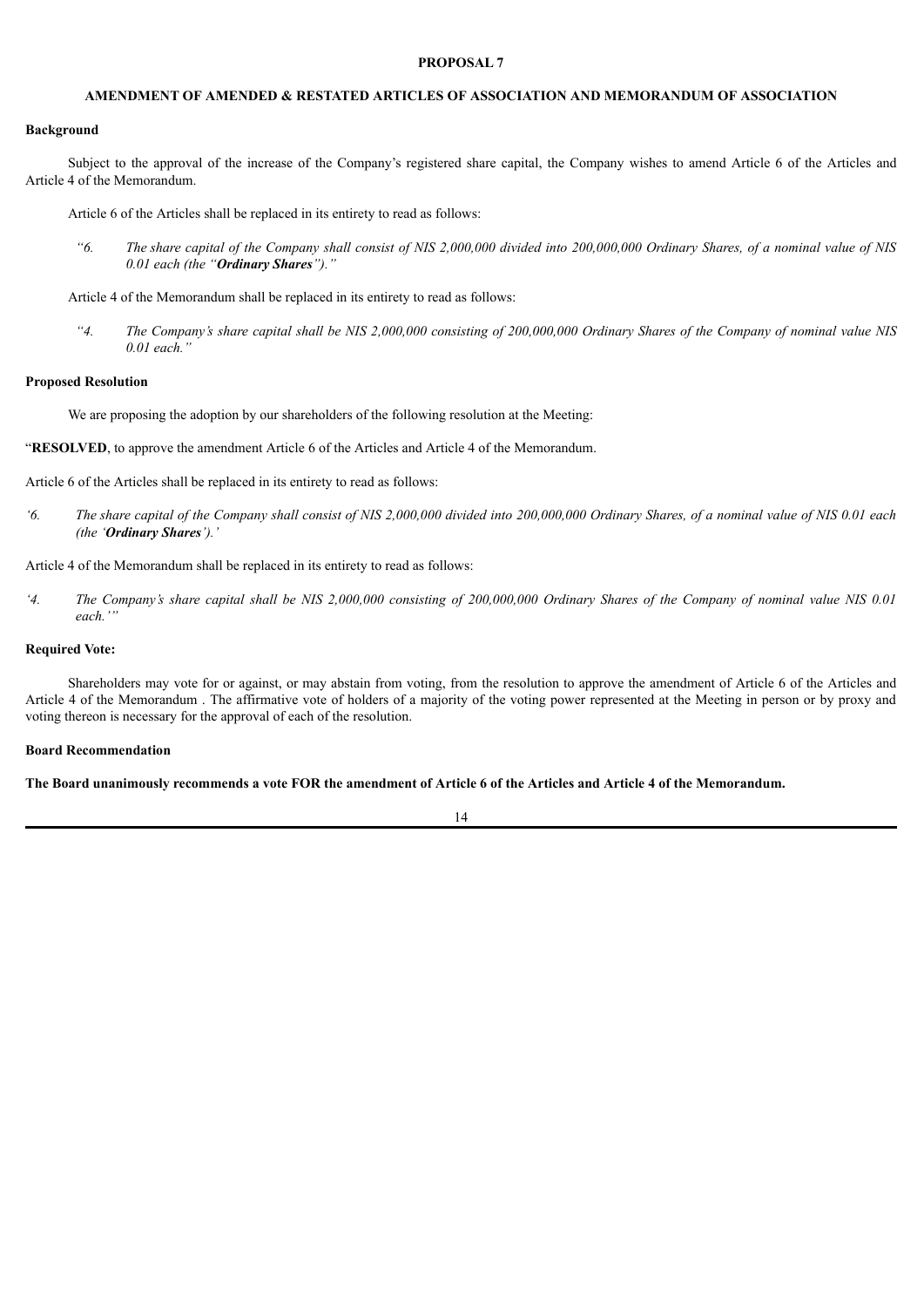### **COMPENSATION**

### **Summary Compensation Table**

The table below reflects the compensation granted to our five most highly compensated officers during or with respect to the year ended December 31, 2021. All amounts reported in the table reflect the cost to the Company, as recognized in our financial statements for the year ended December 31, 2021.

|                                           | <b>Salary</b><br>&Social |              | Share-<br><b>Based</b>                        | Other |              |             |  |
|-------------------------------------------|--------------------------|--------------|-----------------------------------------------|-------|--------------|-------------|--|
| <b>Name and Position</b>                  | Benefits $(1)$           | <b>Bonus</b> | Compensation<br>Payment <sup>(2)</sup><br>(3) |       | <b>Total</b> | Total $(4)$ |  |
|                                           |                          |              | (New Israeli Shekels in thousands)            |       |              |             |  |
| Prof. Dror Harats Chief Executive         |                          |              |                                               |       |              |             |  |
| <i><b>Officer</b></i>                     | 1,549                    | 514          | 908                                           | 261   | 3,232        | 1,000       |  |
| Amos Ron Former Chief Financial           |                          |              |                                               |       |              |             |  |
| Officer <sup>(5)</sup>                    | 977                      | 157          | 269                                           | 9     | 1,412        | 437         |  |
| Dr. Eyal Breitbart Senior Vice President, |                          |              |                                               |       |              |             |  |
| <b>Research and Operations</b>            | 915                      | 150          | 269                                           | 107   | 1,441        | 446         |  |
|                                           |                          |              |                                               |       |              |             |  |
| Dr. Erez Feige Senior Vice President,     |                          |              |                                               |       |              |             |  |
| <b>Business Operations</b>                | 750                      | 135          | 269                                           | 99    | 1,253        | 388         |  |
| Dr. Tami Rachmilewitz Senior Vice         |                          |              |                                               |       |              |             |  |
| President, Clinical Development           | 779                      | 135          | 281                                           | 19    | 1,215        | 376         |  |

(1) Represents the officer's gross salary plus payment of mandatory social benefits made by the Company on behalf of such officer. Such benefits may include, to the extent applicable to the executive, payments, contributions and/or allocations for savings funds (e.g., Managers' Life Insurance Policy), education funds (referred to in Hebrew as "keren hishtalmut"), pension, severance, risk insurances (e.g., life, or work disability insurance) and payments for social security.

(2) Represents the equity-based compensation expenses recorded in the Company's consolidated financial statements for the year ended December 31, 2021 based on the options' grant date fair value in accordance with accounting guidance for equity-based compensation.

- (3) Represents the other benefits to such officer, which includes either or both of (i) car expenses, including lease costs, gas and maintenance, provided to the officers and (ii) vacation benefits.
- (4) Translated from NIS into U.S. dollars at the rate of NIS 3.2302 = U.S.\$ 1.00, based on the average daily representative rate of exchange between the NIS and the U.S. dollar reported by the Bank of Israel for the full year of 2021.
- (5) Full time employee until October 1, 2021.

### **ADDITIONAL INFORMATION**

The Company's annual report for the year ended December 31, 2021, filed on Form 20-F on March 23, 2022 is available for viewing and downloading on the SEC's website at www.sec.gov as well as under the Investor Relations section of the Company's website at www.vblrx.com.

The Company is subject to the information reporting requirements of the U.S. Securities Exchange Act of 1934, as amended, applicable to foreign private issuers. The Company fulfills these requirements by filing reports with the SEC. The Company's SEC filings are also available to the public on the SEC's website at www.sec.gov*.* As a foreign private issuer, the Company is exempt from the rules under the Exchange Act related to the furnishing and content of proxy statements. The circulation of this Proxy Statement should not be taken as an admission that the Company is subject to those proxy rules.

By order of the Board of Directors:

Modi'in, Israel Marc Kozin, National Marc Kozin, National Marc Kozin, National Marc Kozin, National Marc Kozin,

June 2, 2022 Chairman of the Board of Directors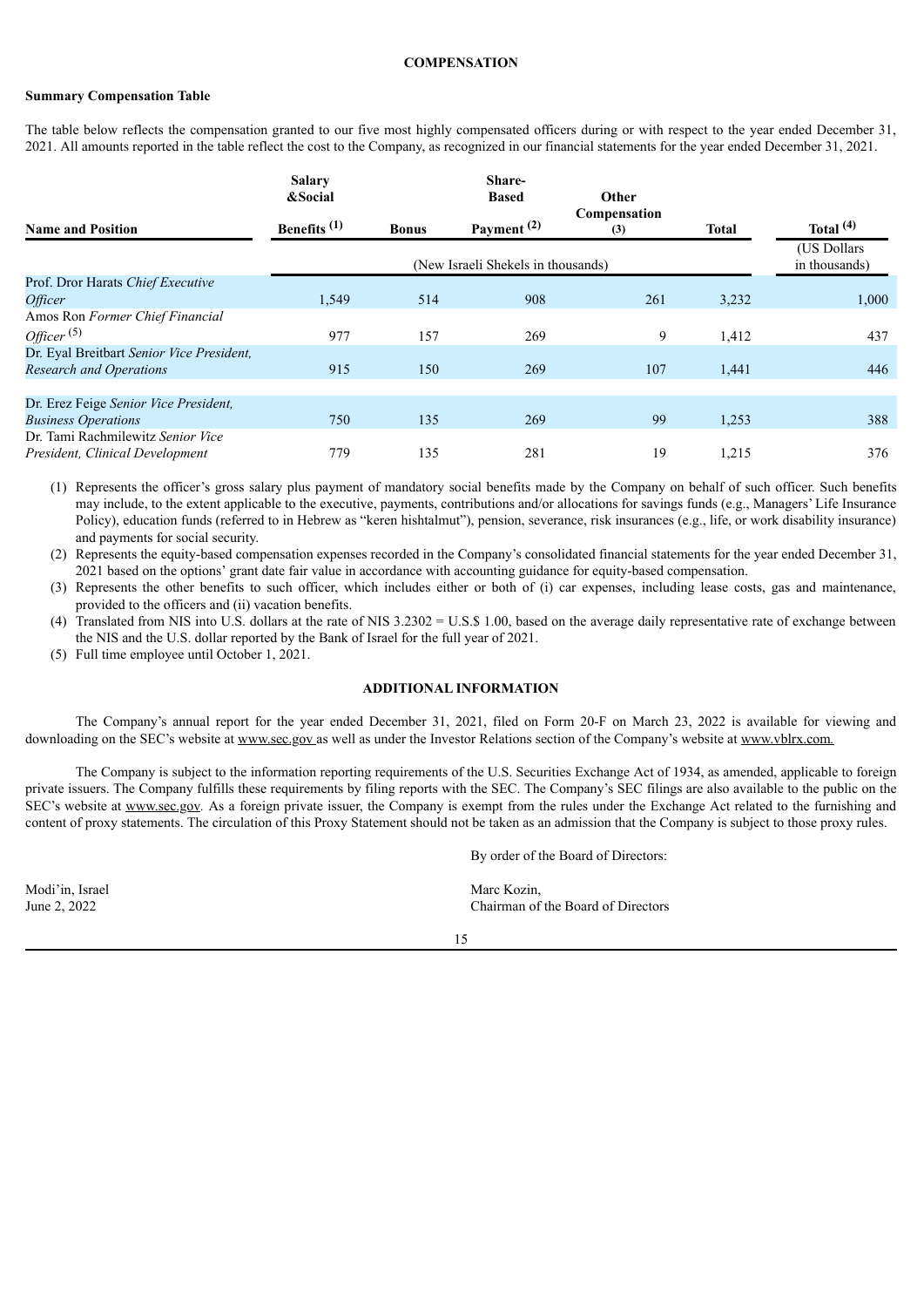# **VASCULAR BIOGENICS LTD.**

### **PROXY FOR THE ANNUAL GENERAL MEETING OF SHAREHOLDERS TO BE HELD ON JULY 7, 2022 THIS PROXY IS SOLICITED ON BEHALF OF THE BOARD OF DIRECTORS**

The undersigned hereby constitutes and appoints Amos Ron as the true and lawful attorney, agent and proxy of the undersigned, with full power of substitution, to represent and to vote, on behalf of the undersigned, all of the ordinary shares of Vascular Biogenics Ltd. (the "Company"), held of record in the name of the undersigned at the close of business on June 2, 2022, at the Annual General Meeting of Shareholders of the Company (the "Meeting") to be held at the offices of the Company at 8 HaSatat St. Modi'in, Israel at 4:00 p.m. (local time), and at any and all adjournments or postponements thereof on the following matter, which is more fully described in the Notice of the Annual General Meeting of Shareholders and Proxy Statement relating to the Meeting.

The undersigned acknowledges receipt of the Notice of the Annual General Meeting of Shareholders and Proxy Statement of the Company relating to the Meeting.

This Proxy, when properly executed, will be voted in the manner directed herein by the undersigned. If no direction is made with respect to any proposal described below, this Proxy will be voted FOR such proposal and in such manner as the holder of the proxy may determine with respect to any other business as may properly come before the Meeting or all and any adjournments or postponements thereof. Any and all **proxies heretofore given by the undersigned are hereby revoked.**

**(Continued and to be signed on the reverse side)**

# **ANNUAL GENERAL MEETING OF SHAREHOLDERS OF**

# **VASCULAR BIOGENICS LTD.**

**June 2, 2022**

NOTICE OF INTERNET AVAILABILITY OF PROXY MATERIAL: The Notice of Meeting, proxy statement and proxy card are available at - http://www.vblrx.com

> **Please date, sign and mail your proxy card as soon as possible.**

### **THE BOARD OF DIRECTORS RECOMMENDS A VOTE "FOR" THE ELECTION OF ALL NOMINEES TO DIRECTORS LISTED IN PROPOSAL 1 AND "FOR" PROPOSALS 2, 3, 4, 5, 6 AND 7.**

PLEASE SIGN, DATE AND RETURN PROMPTLY IN THE ENCLOSED ENVELOPE. PLEASE MARK YOUR VOTE IN BLUE OR BLACK **INK AS SHOWN HERE** [X]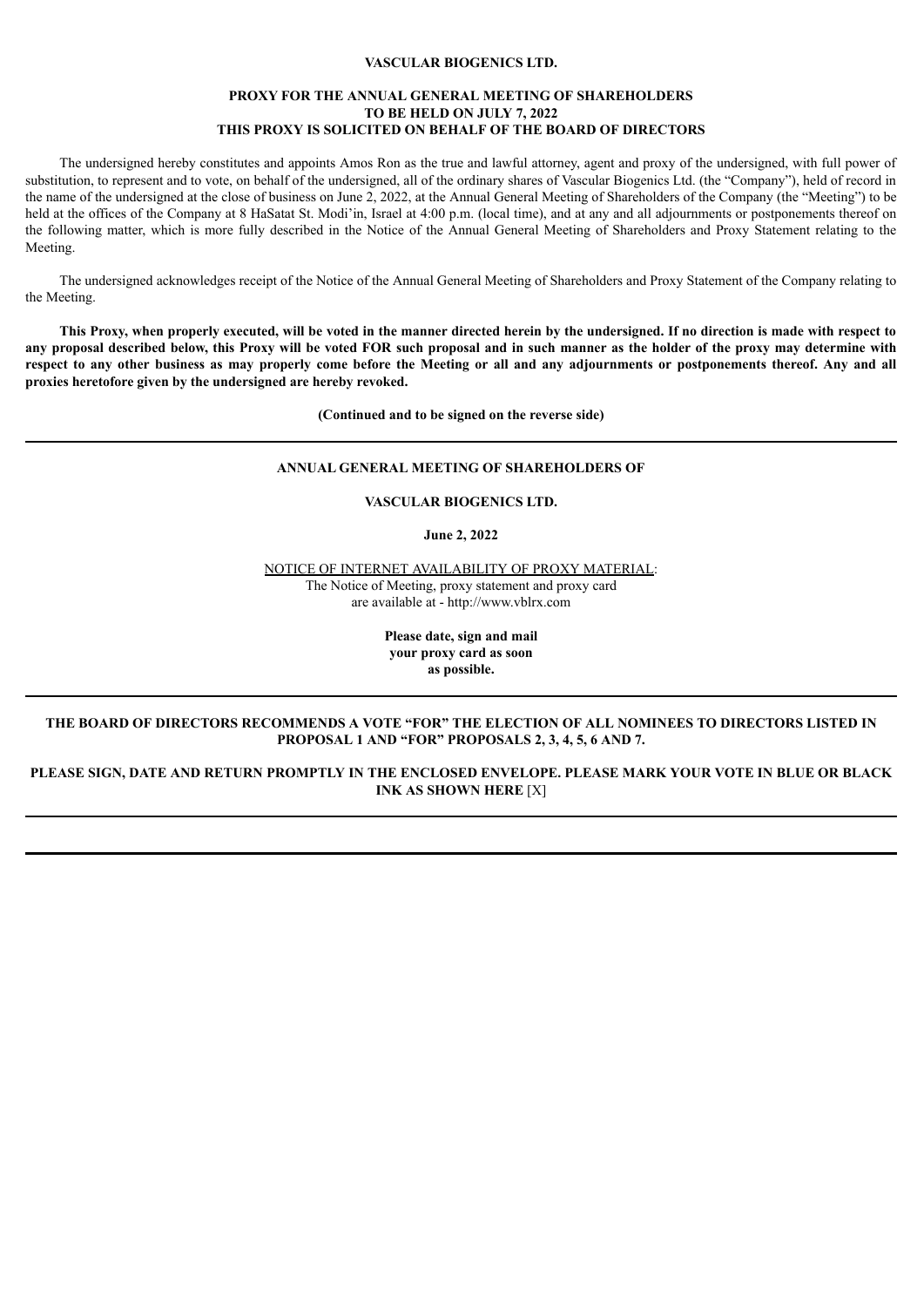| 1. | To approve the nomination of each of the following nine directors to our Board of Directors to serve until the next<br>annual general meeting of shareholders of the Company, under the existing terms of appointment as previously<br>approved, aside from the resolutions herein, until each of their successors is duly appointed and qualified, or until<br>any of their earlier resignation or removal.                                                                                                                 | <b>FOR</b>                                                  | <b>AGAINST ABSTAIN</b>          |                          |
|----|------------------------------------------------------------------------------------------------------------------------------------------------------------------------------------------------------------------------------------------------------------------------------------------------------------------------------------------------------------------------------------------------------------------------------------------------------------------------------------------------------------------------------|-------------------------------------------------------------|---------------------------------|--------------------------|
|    | (a) Ms. Ruth Alon                                                                                                                                                                                                                                                                                                                                                                                                                                                                                                            | $[\ ]$                                                      | $\begin{bmatrix} \end{bmatrix}$ | $[ \ ]$                  |
|    | (b) Dr. Shmuel (Muli) Ben Zvi                                                                                                                                                                                                                                                                                                                                                                                                                                                                                                | $[\ ]$                                                      | $[\ ]$                          | $[\ ]$                   |
|    | (c) Dr. Ron Cohen                                                                                                                                                                                                                                                                                                                                                                                                                                                                                                            | $[\ ]$                                                      | $[ \ ]$                         | $[\ ]$                   |
|    | (d) Ms. Alison Finger                                                                                                                                                                                                                                                                                                                                                                                                                                                                                                        | $[\ ]$                                                      | $[ \ ]$                         | [ ]                      |
|    | (e) Prof. Dror Harats                                                                                                                                                                                                                                                                                                                                                                                                                                                                                                        | $[\ ]$                                                      | $[\ ]$                          | $[ \ ]$                  |
|    | Mr. David Hastings<br>(f)                                                                                                                                                                                                                                                                                                                                                                                                                                                                                                    | [ ]                                                         | $[\ ]$                          | [ ]                      |
|    | (g) Mr. Marc Kozin                                                                                                                                                                                                                                                                                                                                                                                                                                                                                                           | $[\ ]$                                                      | $[\ ]$                          | $[\ ]$                   |
|    | (h) Mr. Michael Rice                                                                                                                                                                                                                                                                                                                                                                                                                                                                                                         | $[\ ]$                                                      | $[ \ ]$                         | $[\ ]$                   |
|    | (i) Dr. Bennett M. Shapiro                                                                                                                                                                                                                                                                                                                                                                                                                                                                                                   | $[ \ ]$                                                     | $[ \ ]$                         | $[\ ]$                   |
| 2. | To approve the grant of option to purchase 400,000 of the Company's ordinary shares to Prof. Dror Harats, the<br>Chief Executive Officer and member of our Board of Directors, under the Company's 2014 Employee Share<br>Ownership and Option Plan according to the Company's standard option agreements and at the terms referred to<br>in the Proxy Statement.                                                                                                                                                            | <b>FOR</b><br>$\left[\begin{array}{c}1\end{array}\right]$   | <b>AGAINST</b><br>$[\ ]$        | <b>ABSTAIN</b><br>$[\ ]$ |
|    | Are you a "controlling shareholder" or do you have a "personal interest" (as defined in the Proxy Statement) with<br>respect to the subject matter of Proposal 2? *                                                                                                                                                                                                                                                                                                                                                          | <b>YES</b><br>$[\ ]$                                        |                                 | N <sub>O</sub><br>$[\ ]$ |
|    | * Kindly note that failure to mark the appropriate indication shall be deemed as if you have a personal interest<br>in Proposal 2.                                                                                                                                                                                                                                                                                                                                                                                           |                                                             |                                 |                          |
| 3. | To approve the amendment of Prof. Dror Harats's compensation terms and consulting and employment<br>agreements as fully described in Proposal 3.                                                                                                                                                                                                                                                                                                                                                                             | <b>FOR</b><br>$[\ ]$                                        | <b>AGAINST</b><br>$[ \ ]$       | <b>ABSTAIN</b><br>$[\ ]$ |
|    | Are you a "controlling shareholder" or do you have a "personal interest" (as defined in the Proxy Statement) with<br>respect to the subject matter of Proposal 3? *                                                                                                                                                                                                                                                                                                                                                          | <b>YES</b><br>$[ \ ]$                                       |                                 | NO<br>$[\ ]$             |
|    | * Kindly note that failure to mark the appropriate indication shall be deemed as if you have a personal interest<br>in Proposal 3.                                                                                                                                                                                                                                                                                                                                                                                           |                                                             |                                 |                          |
| 4. | To approve the reappointment of Kesselman & Kesselman, a member firm of PricewaterhouseCoopers<br>International Limited, as the Company's independent registered public accounting firm for the year ending<br>December 31, 2022, and until the next annual general meeting of shareholders of the Company and authorize the<br>Board with power of delegation to its audit committee) to set said independent registered public accounting firm's<br>remuneration in accordance with the volume and nature of its services. | <b>FOR</b><br>$\begin{bmatrix} 1 \end{bmatrix}$             | AGAINST<br>$\Box$               | <b>ABSTAIN</b><br>$\Box$ |
| 5. | To approve a compensation policy for the directors and other office holders of the Company, in accordance with<br>the requirements of the Israeli Companies Law, 5759-1999.                                                                                                                                                                                                                                                                                                                                                  | <b>FOR</b><br>$\left[ \begin{array}{c} \end{array} \right]$ | <b>AGAINST</b><br>$[\ ]$        | ABSTAIN<br>$\Box$        |
|    | Are you a "controlling shareholder" or do you have a "personal interest" (as defined in the Proxy Statement) with<br>respect to the subject matter of Proposal 5? *                                                                                                                                                                                                                                                                                                                                                          | <b>YES</b><br>$[\ ]$                                        |                                 | NO.<br>$[ \ ]$           |
|    | * Kindly note that failure to mark the appropriate indication shall be deemed as if you have a personal interest<br>in Proposal 5.                                                                                                                                                                                                                                                                                                                                                                                           |                                                             |                                 |                          |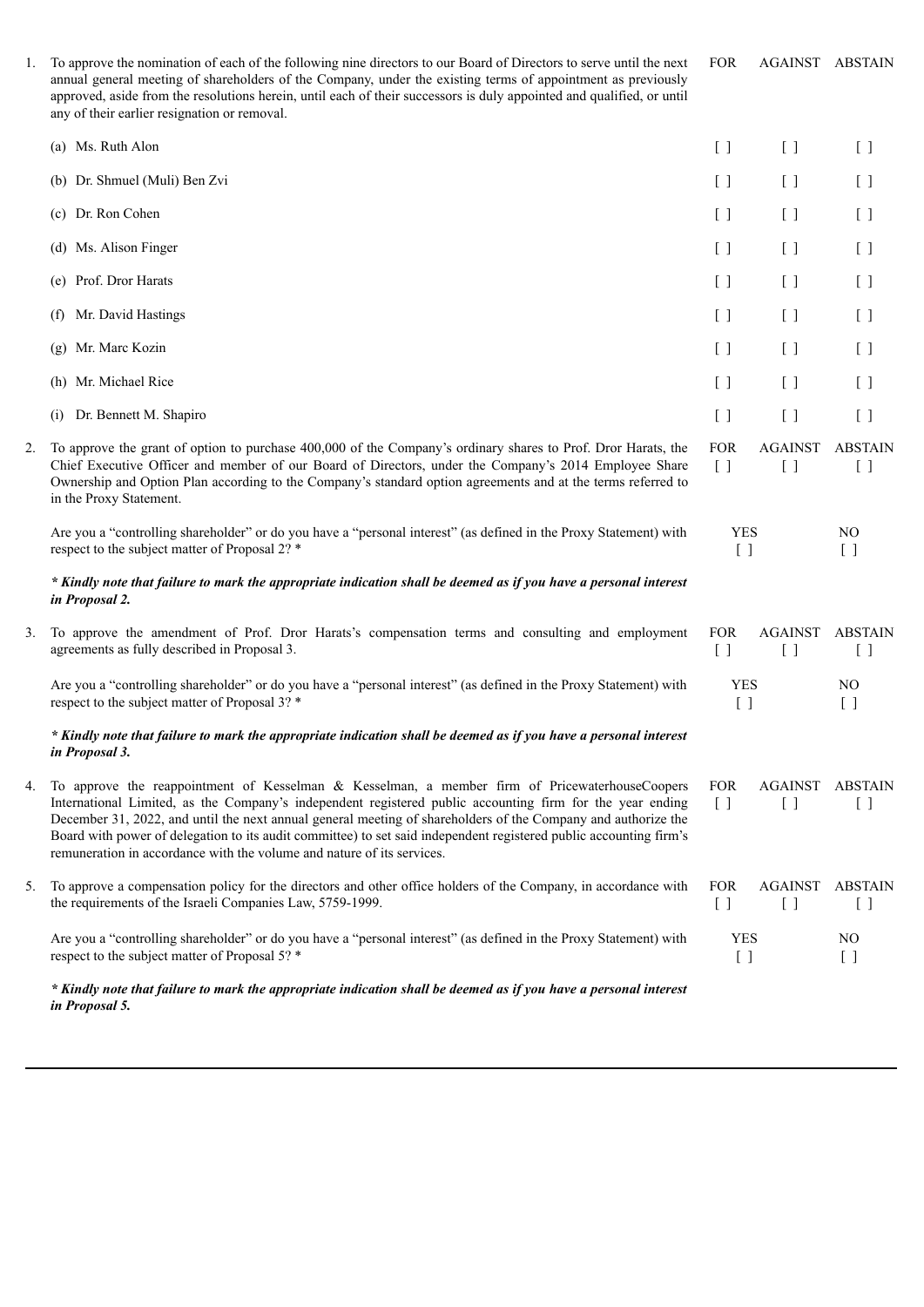| 6.                                                                                                         |                                                                                                                                                                                | To increase of the Company's registered share capital by NIS 500,000 and to create 50,000,000 ordinary shares,<br>nominal value NIS 0.01 each, having the rights and entitlements ascribed to them in the Amended and Restated<br>Articles of Association of the Company (the "Articles"). Following the increase, the registered share capital of<br>the Company shall be NIS 2,000,000 divided into 200,000,000 ordinary shares. |      |  |                                  |                      | <b>FOR</b><br>$\Box$     | <b>AGAINST</b><br>Γl | <b>ABSTAIN</b><br>$\mathbf{L}$ |
|------------------------------------------------------------------------------------------------------------|--------------------------------------------------------------------------------------------------------------------------------------------------------------------------------|------------------------------------------------------------------------------------------------------------------------------------------------------------------------------------------------------------------------------------------------------------------------------------------------------------------------------------------------------------------------------------------------------------------------------------|------|--|----------------------------------|----------------------|--------------------------|----------------------|--------------------------------|
| 7.                                                                                                         | To approve the amendment of Article 6 of the Articles and of Article 4 of the Company's Memorandum of<br>Association.                                                          |                                                                                                                                                                                                                                                                                                                                                                                                                                    |      |  | <b>FOR</b><br>$\left[ \ \right]$ | <b>AGAINST</b><br>[] | <b>ABSTAIN</b><br>$\Box$ |                      |                                |
|                                                                                                            | Article 6 of the Articles shall be replaced in its entirety to read as follows:                                                                                                |                                                                                                                                                                                                                                                                                                                                                                                                                                    |      |  |                                  |                      |                          |                      |                                |
|                                                                                                            | "6. The share capital of the Company shall consist of NIS 2,000,000 divided into 200,000,000 Ordinary Shares,<br>of a nominal value of NIS 0.01 each (the "Ordinary Shares")." |                                                                                                                                                                                                                                                                                                                                                                                                                                    |      |  |                                  |                      |                          |                      |                                |
| Article 4 of the Company's Memorandum of Association shall be replaced in its entirety to read as follows: |                                                                                                                                                                                |                                                                                                                                                                                                                                                                                                                                                                                                                                    |      |  |                                  |                      |                          |                      |                                |
|                                                                                                            | "4. The Company's share capital shall be NIS $2,000,000$ consisting of $200,000,000$ Ordinary Shares of the<br>Company of nominal value NIS 0.01 each."                        |                                                                                                                                                                                                                                                                                                                                                                                                                                    |      |  |                                  |                      |                          |                      |                                |
|                                                                                                            | Number of shares voted                                                                                                                                                         |                                                                                                                                                                                                                                                                                                                                                                                                                                    |      |  |                                  |                      |                          |                      |                                |
|                                                                                                            | Signature of<br>shareholder                                                                                                                                                    |                                                                                                                                                                                                                                                                                                                                                                                                                                    | Date |  | Signature of<br>shareholder      |                      |                          | Date                 |                                |

Note: Please sign exactly as your name or names appear on this Proxy. When shares are held jointly, each owner should sign. When signing as executor, administrator, attorney, trustee or guardian, please give full title as such. If the signer is a corporation, please sign full corporate name by a duly authorized officer, giving full title as such. If the signer is a partnership, please sign in partnership name by authorized person.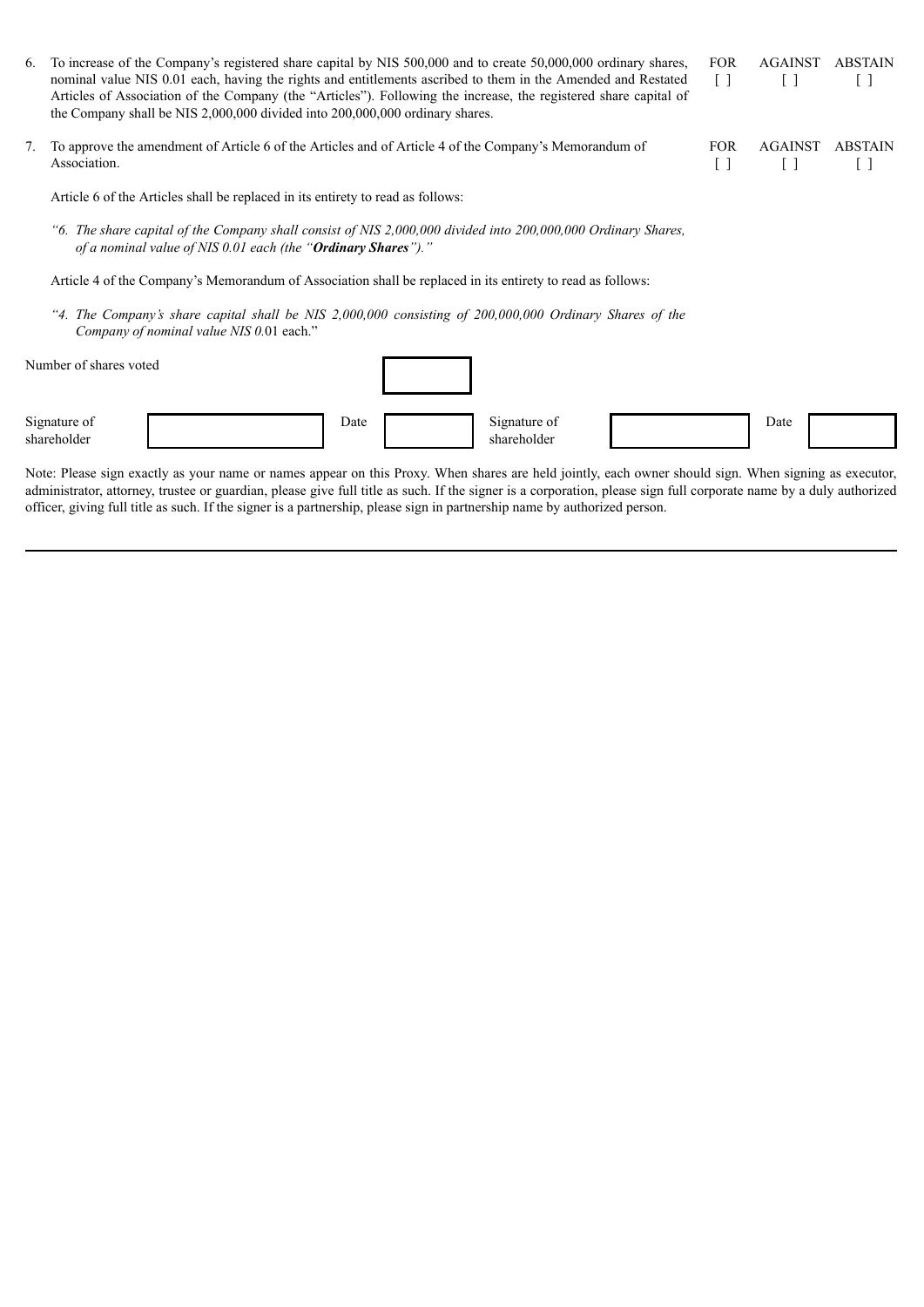# ANNEX A

Compensation Policy

# **[\_\_\_\_], 2022**

### **Vascular Biogenics Ltd.** (hereinafter: the "**Company**")

**Compensation Policy for Company Office Holders** (hereinafter: the "**Policy**" and/or the "**Compensation Policy**")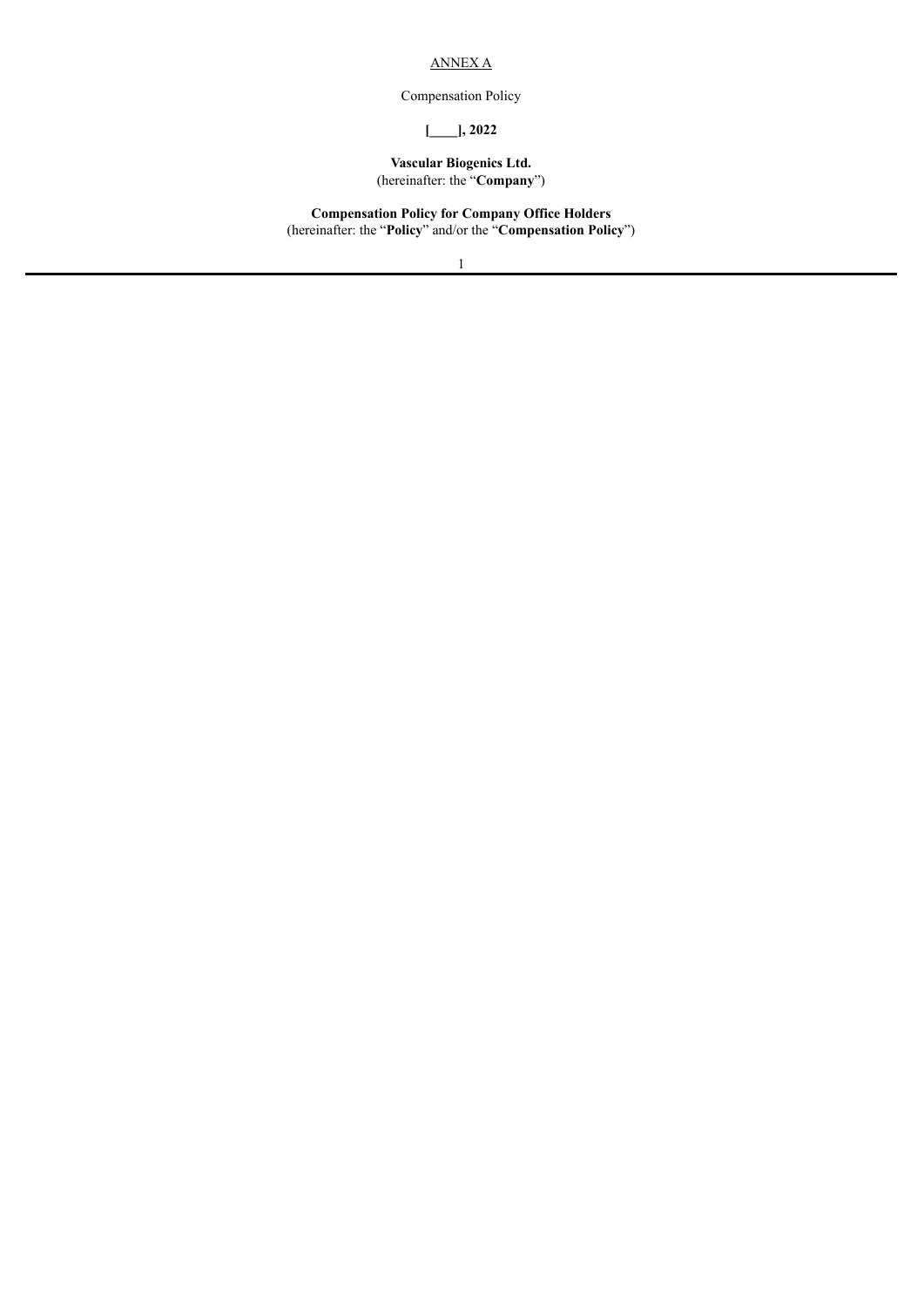### **1. The Objective of the Document**

The objective of this document is to define and describe the Company's Office Holder Compensation Policy as required by Amendment No. 20 to the Israeli Companies Law – 1999 (hereinafter: "**Amendment 20**" and the **"Companies Law**", respectively).

It is emphasized that this Compensation Policy does not grant rights to the Company's Office Holders, and the adoption of this Compensation Policy in itself does not grant the right to any Office Holder of the Company to receive any of the compensation components described herein. The compensation amounts and components that an Office Holder will be entitled to receive will be only those that are specifically approved for the Office Holder by the Company's authorized bodies, and subject to the provisions of any applicable law.

If an Office Holder should receive compensation that is less than the compensation contemplated in this Compensation Policy, this should not be considered a deviation or exception from this policy, and thus shall not require receiving approval of the general shareholders' meeting that would otherwise be required for approving terms of service and employment that deviate from the Compensation Policy.

The Compensation Policy will apply to compensation approved from the date of adoption of the policy by the Company's general shareholders' meeting and onwards.

The masculine form is used in this policy for convenience purposes only, and it refers to both women and men equally.

### **2. Definitions**

"**Office Holder**" **–** as such term is defined in the Companies Law, including Chairman of the Board, Directors and Chief Executive Officer (the "**CEO**"), and all senior VPs that report directly to the CEO.

"**VPs**" – the Company's Chief Officers (senior VPs) and those performing management functions directly subordinate to the CEO.

"**Fixed Component**" – payments in respect to employment or services that are provided, that does not depend on variables that are unknown at the time that the payment is determined. This component includes salary, pension, severance pay, annual paid vacation, disability insurance, employer National Insurance contributions, signing bonus and tax gross-ups.

**"Variable Component" –** payments that depend on variables that are unknown at the time that the payment is determined. This component includes annual bonus, special cash incentives, options and equity-based payments that may be based on factors such as time, or the performance of the individual or the Company

### **3. Background**

On December 12, 2012, Amendment 20 to the Israeli Companies Law, 5759-1999, which sets forth obligations with respect to the adoption of a Compensation Policy for Office Holders in Israeli public companies or private companies which issued bonds to the public, entered into effect.

Pursuant to the Companies Law, this Compensation Policy will be brought to the approval of our shareholders and, once adopted, and unless determined otherwise by our Board of Directors, shall serve as our Compensation Policy for the three-year period commencing as of its adoption by our shareholders.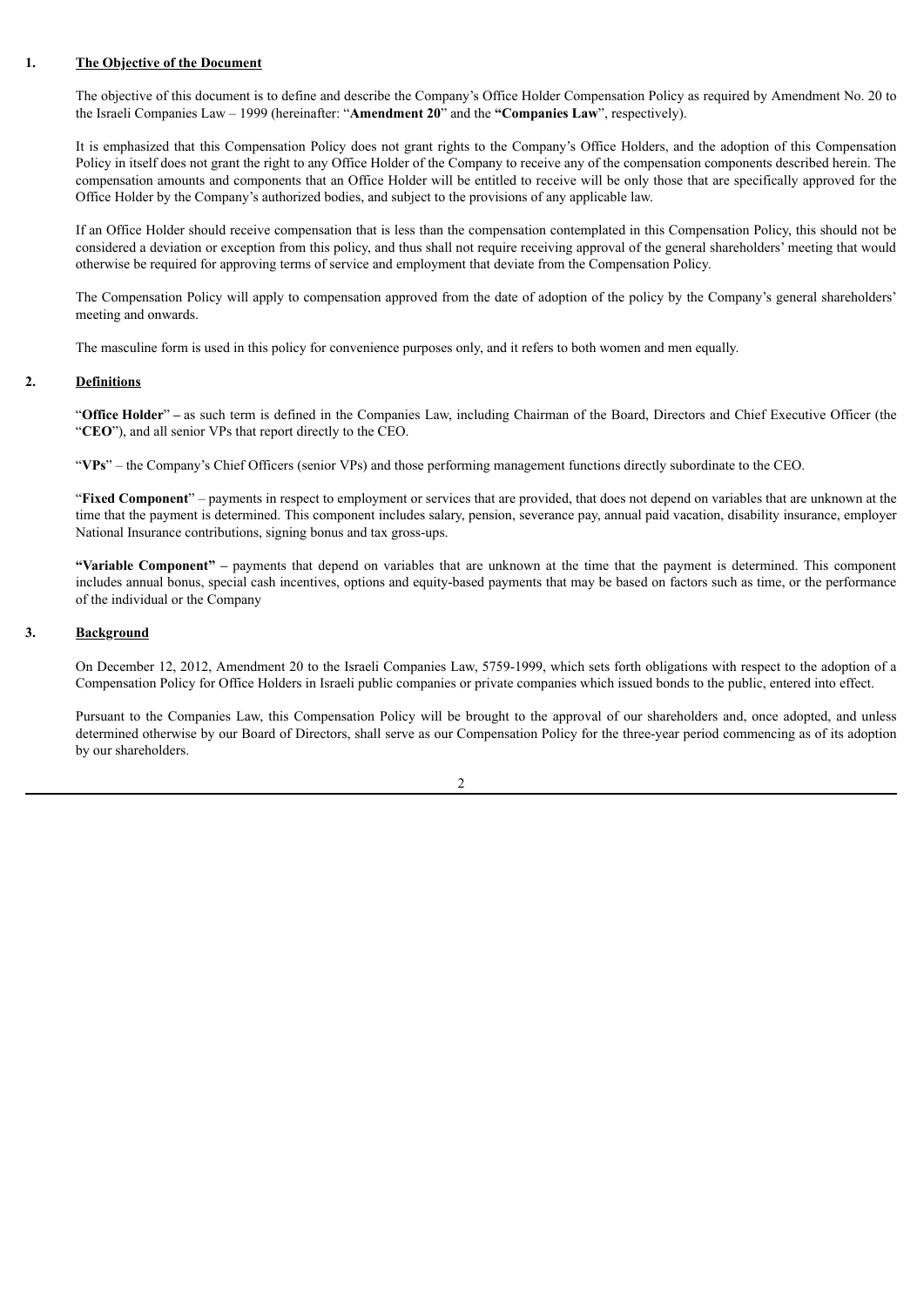# **4. The Objective of the Compensation Policy**

The purpose of the Compensation Policy is to assist in enabling the Company to carry out its work plans and achieving its objectives, in the short and long term, by:

- 4.1 Creating a reasonable and appropriate set of incentives for the Company's Office Holders while taking into consideration factors such as the Company's characteristics, business activity, risk management policy and labor relations.
- 4.2 Providing the tools necessary for recruiting, motivating and retaining talented and skilled Office Holders in the Company, who will be able to contribute to the Company and maximize its profits over the long term.
- 4.3 Placing an emphasis on performance-based compensation, and tying the Office Holders to the Company and its performance, by matching the Office Holders' compensation to their contribution to achieving the Company's goals and maximizing its profits, from a long-term point of view and taking into consideration of their position.
- 4.4 Creating an appropriate balance between the various compensation components (such as fixed versus variable compensation components, and short-term versus long-term elements).

The combination of the various compensation components described in this document is intended to create a balance and appropriate ratio between fixed compensation and variable compensation in order to create a performance-based compensation system that promotes the Company's goals and corresponds with its risk management policy.

# **5. Parameters for Examining the Compensation Terms**

Presented hereunder are the parameters that will be considered by the Company when examining the compensation terms of the Company's Office Holders:

- 5.1 The Office Holder's education, skills, expertise, professional experience and achievements.
- 5.2 The Office Holder's position and level of responsibility and previous employment agreements.
- 5.3 The Office Holder's contribution to the Company's performance, profits and stability.
- 5.4 The level of responsibility borne by the Office Holder due to his position in the Company.
- 5.5 The importance to the Company that the Office Holder is retained, considering the Office Holder's special skills, knowledge and/or expertise.
- 5.6 The ratio between the Fixed Components and the Variable Components of such compensation terms, and their compatibility with this Compensation Policy.

# **6. Ratio between the Office Holders' Compensation and Compensation of other Company Employees**

When determining the compensation terms of the Company's Office Holders, the Compensation committee and the Board of Directors will examine the ratio between the terms of service of each of the Company's Office Holders, and the average and median cost of employment of the Company's employees (including contract workers), as well as the effect of these ratios on labor relations in the Company. With respect to the current compensation of the Office Holders, the Compensation Committee and Board of Directors determined that these ratios are reasonable and are not expected to have a negative effect on labor relations at the Company.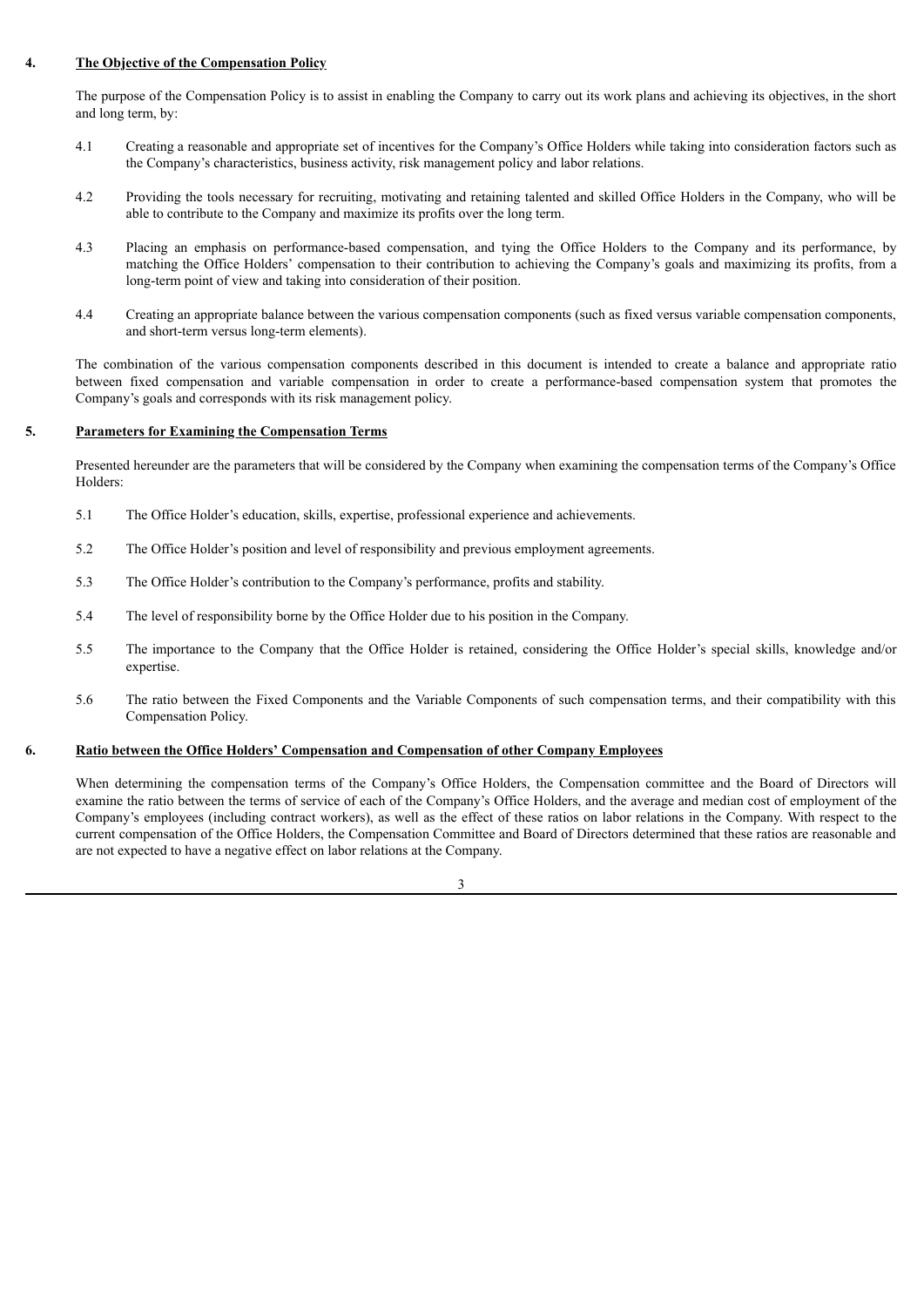# **7. The Compensation Terms – General**

- 7.1 The compensation terms proposed for an Office Holder of the Company may be determined with reference to the existing compensation terms of other Company Office Holders, and may take into consideration the compensation terms for Office Holders in similar positions in comparable companies (operating in a similar industry, with similar financial performance and market capitalization).
- 7.2 The Company will be permitted to grant to Office Holders a compensation plan that includes a salary and related benefits, commissions (for Office Holders filling certain positions), an annual cash bonus and/or equity-based payment.
- 7.3 Furthermore, the Company may provide arrangements for the termination of employment relations, which may take into account accepted industry practice and the Company's customary practices on this matter as detailed in Paragraph 8 hereunder.

# 7.4 **Reliefs**

The provisions of the Policy hereunder are not intended to derogate from any of the reliefs provided and/or to be provided from time to time regarding the manner of authorizations of compensation of officers in public companies, in accordance with regulations that will be regulated and/or amended by virtue of the Companies Law from time to time, including under the Companies Law Regulations (Relief for Transactions with Interested Parties), 5760-2000, and the aforesaid reliefs shall be deemed to be incorporated under this Policy.

# **8. The Fixed Component**

# 8.1 **Base Salary**

8.1.1 The Base salary<sup>1</sup> consists of fixed compensation, the purpose of which is to compensate the Office Holder for performing his position in the Company, and for carrying out the ongoing duties required by his role.

The Base Salary of the Office Holder will be determined in the negotiations regarding his employment with the Company, according to the parameters detailed in, among others, paragraphs 4-7 above. This Base salary might take into consideration the existing salary terms of other Company Office Holders, as well as reference to accepted salary terms in the market and industry for Office Holders holding similar positions in comparable companies.

8.1.2 In this document, the term "Salary Cost" refer to the Company's cost of employment with regards to the Fixed Component, including related benefits as mentioned in Paragraph 8.2, including any tax or other deductions required of the Company in connection with the employment, and excluding accounting provisions in respect of past commitments and VAT.

# 8.2 **Related Benefits**

8.2.1 The CEO and VPs will be entitled to social benefits as provided under applicable law and regulations. In addition, their salary package may include additional benefits, such as a car (including grossing up the associated tax), annual paid vacation which is longer than the minimum allowance set forth in the law, private health insurance, etc. These benefits will be as accepted by the Company on the date of approving the Compensation Policy and may be examined from time to time and be adjusted by the Compensation Committee subject to such approvals required by law.

<sup>&</sup>lt;sup>1</sup> Base Salary - as relating to an Office Holder who is an employee of the Company is the gross base salary without any gross ups, grants, social and/or related benefits or any other grant/payment, and as relating to an Office Holder who provides services to the Company for management fees – 70% of the monthly amount paid to that executive against an invoice, as applicable.

<sup>4</sup>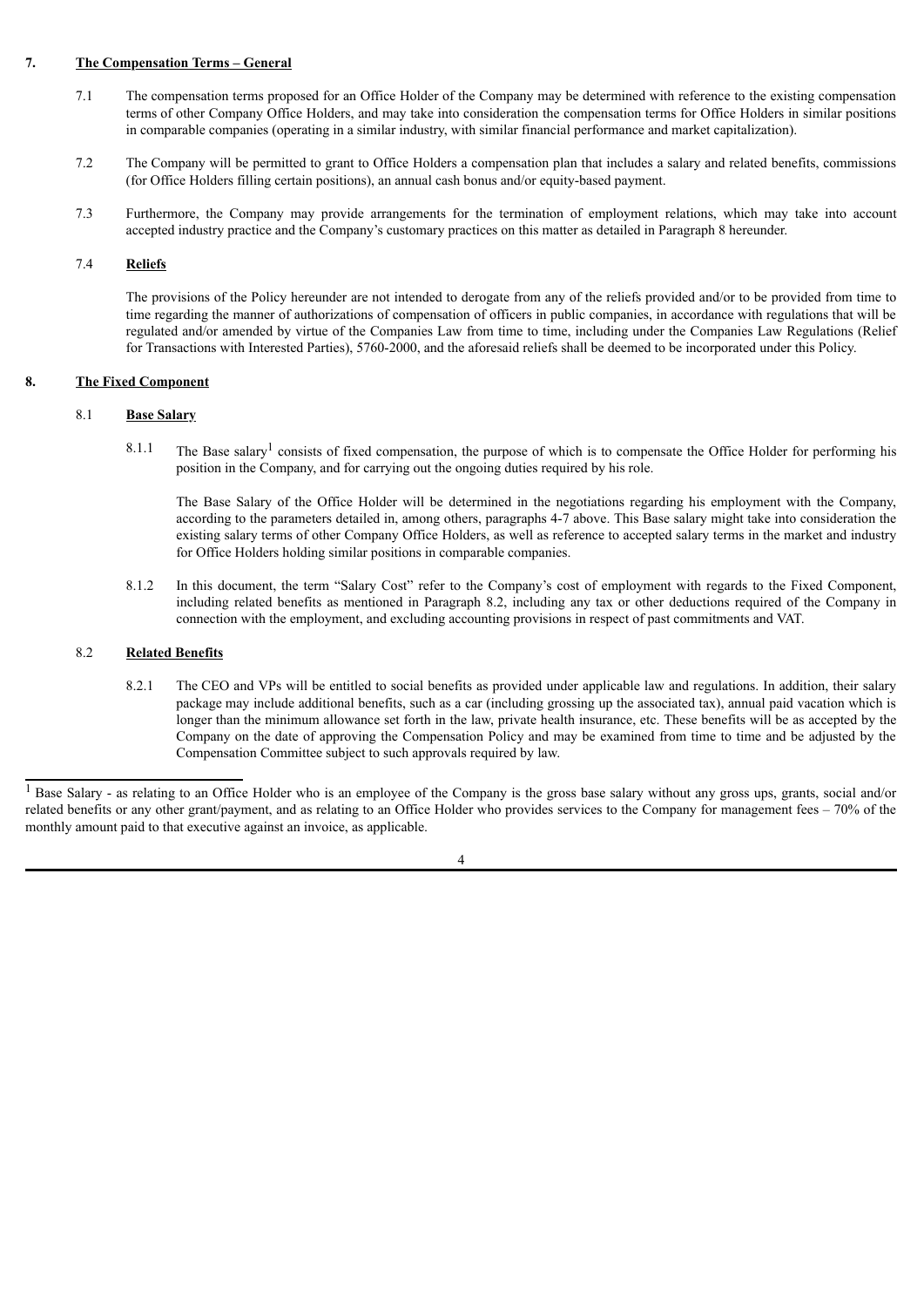- 8.2.2 Without derogating from section 8.2.1, subject to the approval of the Compensation Committee, the Company will be entitled to grant the Office Holders additional related benefits (Vacation days, car expenses, recuperation days, pension, study funds etc.) at a rate not to exceed 10% of the monthly cost of the Base Salary of the Office Holder (calculated annually). Such changes in the related benefits will be examined by the Compensation Committee and the Board of Directors as part of a periodic examination of the total scope of the expenses and will be updated as necessary.
- 8.2.3 Non-Israeli Office Holders may receive other similar, comparable or customary benefits as applicable in the relevant jurisdiction in which they are employed. Such customary benefits shall be determined based on the methods described in Section 8.1.1. of this Policy (with the necessary changes and adjustments).

### 8.3 **Immaterial Change**

- 8.3.1 In accordance with the provisions of the law, immaterial changes in the terms of office and employment of Office Holders (who are not directors) require the prior approval of the Compensation Committee only, insofar as the Compensation Committee determined that such change in the terms of engagement is not material, and provided that it is consistent with the provisions of the Policy.
- 8.3.2 A change in the Fixed Component of an Office Holder which is within the limits of an increase of no more than 5% per annum relative to the previous year (on an annual basis) - shall not be considered a material change.
- 8.3.3 An immaterial change in the terms of office of an Office Holder who reports to the CEO of the Company shall not require the approval of the Compensation Committee and the Board of Directors, if approved as such by the CEO of the Company, provided that the new terms of office of such Office Holder are consistent with the provisions of this Policy. Such change shall not be considered material and shall not require the approval of the Compensation Committee (and/or of the Board of Directors, as the case may be) if it does not exceed the higher of the total of 3 salaries or 25% of the actual variable compensation (capital or cash) determined for that Office Holder.

# **9. Termination Payments**

# 9.1 **Advance Notice**

- 9.1.1 The advance notice period for termination of employment of the CEO and VPs will be determined on an individual basis with each Office Holder, with reference to the parameters detailed, among others, in Paragraph 4-7 above, the requirements under applicable law and to the advance notice period prescribed in employment agreements of the other Office Holders, as well as the advance notice periods accepted in the market and industry for Office Holders with similar positions (the "**Advance Notice**").
- 9.1.2 In any event, the Advance Notice period of the CEO and the VPs shall not exceed 12 months.
- 9.1.3 During the Advance Notice period, the Office Holder will be entitled to full compensation, including benefits, and will be required to continue work, at the discretion of the Company. The Company may waive an Office Holder's services during the Advance Notice period, and pay the officer in lieu thereof, including the value of the associated benefits.

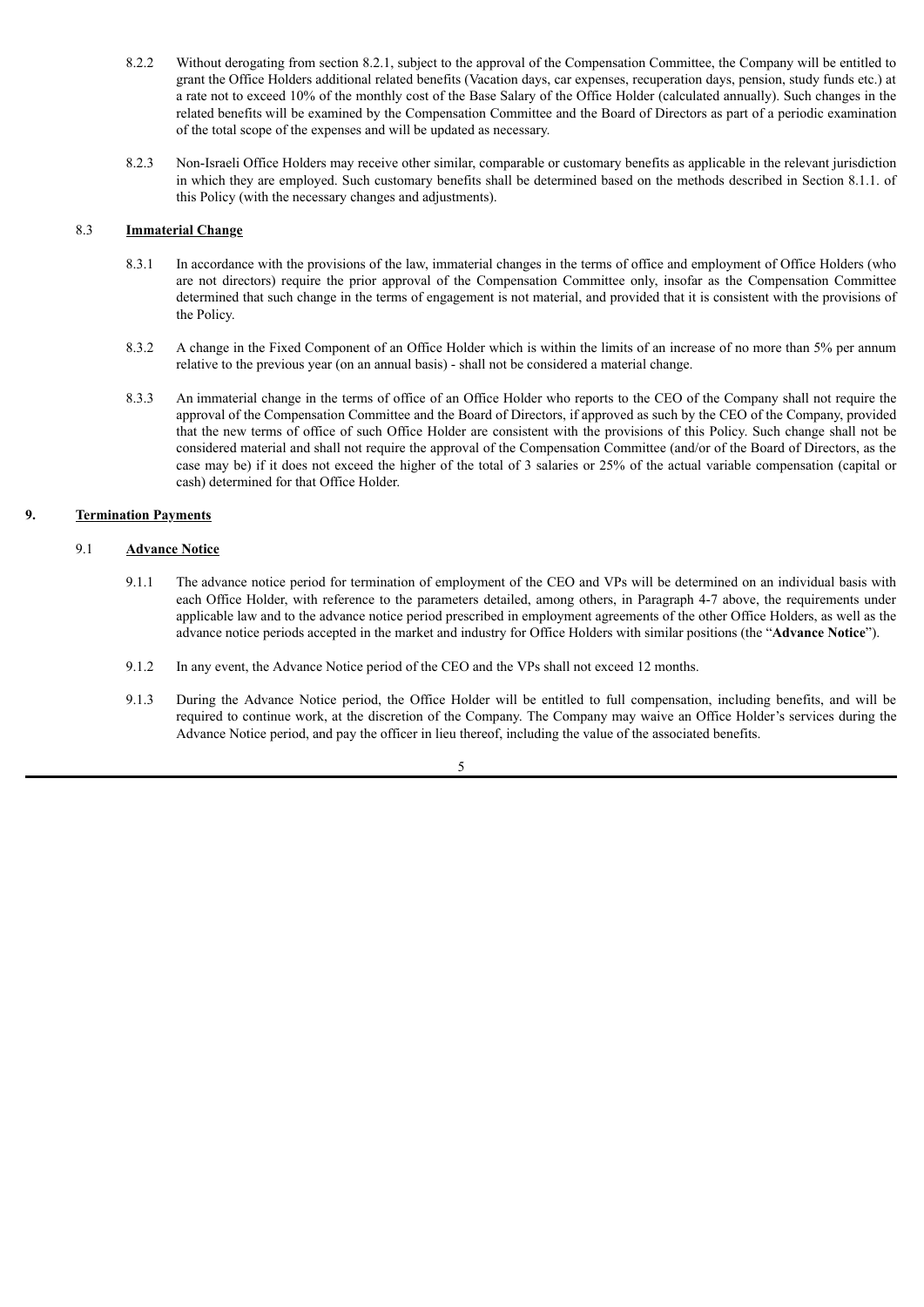# 9.2 **Adaption Period Payment and Change of Control Grant**

9.2.1 Should the Compensation Committee and the Board of Directors elect to make an adaption period payment to a departing Office Holder (beyond the contractual advance notice period), such payment shall not exceed 6 months to the CEO and VPs (the "**Adaptation Period Payment**"). The Adaptation Period Payment will be discussed by the Compensation Committee, which will provide its recommendation to the Board of Directors.

In determining an Adaptation Period Payment, both the Compensation Committee and the Board of Directors will consider, among other factors, the Office Holder's employment period, the Company's performance throughout the terms of the Office Holder's employment and the Office Holder's contribution to the Company's performance.

9.2.2 The Company may provide an additional payment of up to 9 times the monthly Base salaries to the CEO and 6 times the monthly Base salaries to the VPs in the event their employment is terminated during the first year following a pre-defined change of control event, including in the event of voluntarily termination.

### 9.3 **Severance Period Payment**

For non-Israeli Office Holders and VPs, the Company may provide Severance Period Payment (defined below) in lieu of the Advance Notice and the Adaptation Period Payment, as required under applicable law and as applicable for Office Holders and VPs in similar positions in comparable companies (hereinafter: the "**Severance Period Payment**").

The Severance Period Payment will comprise of up to 12 times the Office Holder's or VP's (as applicable) monthly Base Salary as it is customary in similar positions in comparable companies.

### 9.4 **Additional Retirement and Termination Benefits**

The Company may further provide additional retirement and terminations benefits and payments as may be required by applicable law, or which will be comparable to customary market practices, including, without limitation, health benefit continuation.

### 10. **The Variable Component**

### 10.1 **Annual Cash bonus (hereinafter: "Bonus")**

- 10.1.1 The Company is permitted to grant a Bonus to the CEO and VPs as part of their compensation package.
- 10.1.2 The entitlement to a Bonus will be determined as follows: (i) according to measurable criteria (hereinafter: the "**Measurable Bonus**") and qualitative criteria (hereinafter: the "**Discretionary Component**").
- 10.1.3 CEO or VPs who have worked for less than one full calendar year, but at least 3 months during the calendar year, will be entitled to a proportionate Bonus according to his or her period of employment during that calendar year, insofar as he or she is entitled to a Bonus.
- 10.1.4 The Measurable Bonus shall be composed of general measureable parameters based on the Company's performance (hereinafter: the "**Company Parameters**") and specific measureable parameters tailored for the CEO and each of VPs of the Company (hereinafter: the "**Specific Parameters**").

The weight of the Company Parameters will be at least 40% out of the total Measurable Bonus and may include, among others, the timely meeting of preset development milestones related to preclinical development, clinical trials, business development, revenues and budget/cash flow targets.

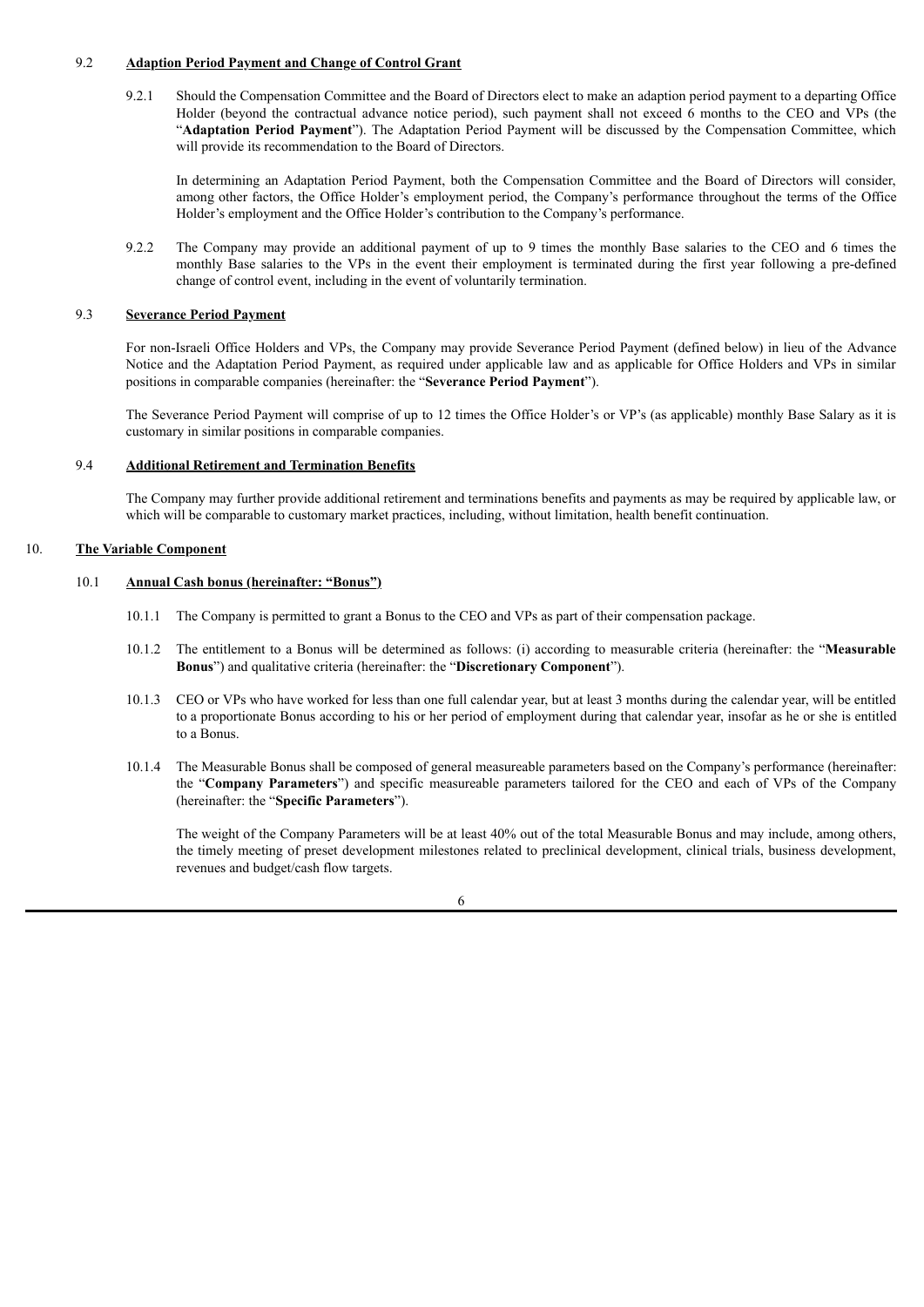- 10.1.6 The CEO will determine the specific parameters for the VPs and the Chairman of the Board will determine the specific parameters for the CEO. These parameters are subject to the approval of the Compensation Committee.
- 10.1.7 The Company Parameters and the Specific Parameters and the weighting of each parameter for each of the relevant Office Holders will be determined for each applicable year, at the beginning of the year and not later than March 31<sup>st</sup> of each year. These parameters will be based the Company strategic business plan objectives, and each Office Holder main responsibilities and contribution for achieving this objectives during the following year.
- 10.1.8 The Bonus of the CEO and each VP may include an immaterial Discretionary Component of up to 20% of their maximum Bonus amounts, as described in section 10.1.10, subject to the provisions of the law. The Compensation Committee will determine the Discretionary Component, taking into consideration each Office Holder performance in that year. The criteria that will be used to determine the eligibility to a bonus in respect of this component will include, among other factors:
	- The Office Holder's superior's evaluation regarding his personal contribution to the Company's performance and achievement of its objectives.
	- The Office Holder's superior's evaluation regarding the Office Holder's performance.
	- A material change in the Office Holder's duties.
	- Compliance with internal procedures, legal and/or regulatory objectives.
	- The Office Holder's level of responsibility.
- 10.1.9 Notwithstanding the foregoing, in respect of Office Holders who are subordinated to the CEO, the Compensation Committee and the Board of Directors, in specific cases to be determined, may approve a Discretionary Component in an amount greater than an immaterial part stated above, provided that a grant of Discretionary Component shall not apply to an Office Holder who is also a controlling shareholder (or relative), unless it has previously been submitted to the approval of the organs of the Company, according to the provisions of the applicable law.
- 10.1.10 **Maximum Bonus Amounts -** The maximum Bonus (Measurable and Discretionary) to the CEO and each VP shall not exceed 9 times their monthly Salary Cost.
- 10.1.11 **Bonus Adjustments -** The Company's Board of Directors (following the Compensation Committee's recommendation) has the authority to reduce the variable cash compensation components mentioned above in this document, at its full and exclusive discretion, if the circumstances are found to justify such a reduction.
- 10.1.12 **Repayment of Compensation Granted on the Basis of Incorrect Financial Information (Clawback)** An Office Holder will be required to return to the Company any surplus amounts that he was paid as part of his employment terms, if they were paid on the basis of information that was found to be incorrect and was restated in the Company's financial statements during 1 year following the approval of the annual bonus by the authorized bodies.

The authorized bodies shall decide upon the timing, form and terms of such a repayment. It is clarified that a restatement following a change in an accounting policy or the first time adoption of an accounting policy shall not result in the Company demanding from the Office Holder to return bonus amounts that were paid.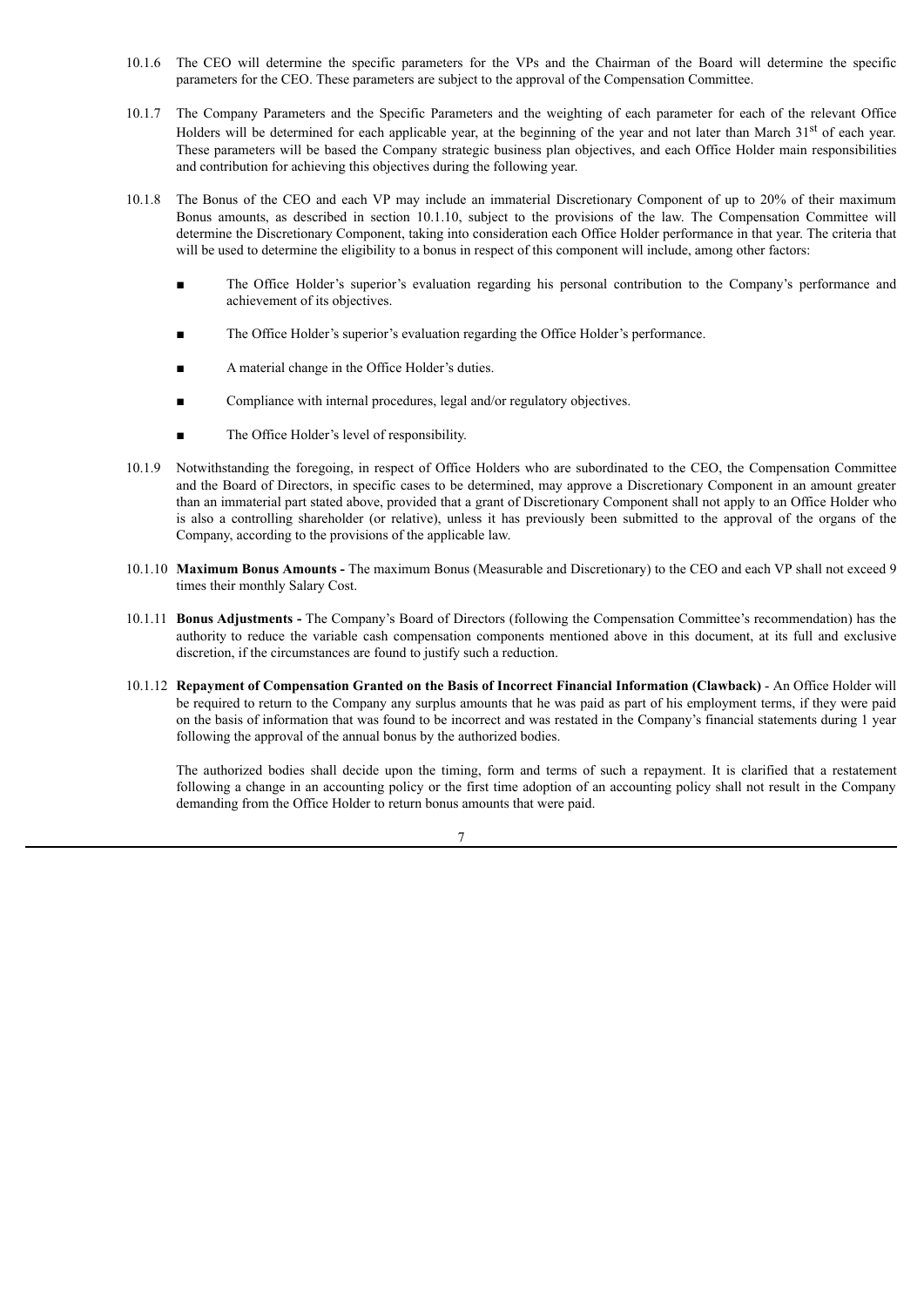The amount of the surplus payments will be determined according to the difference between the amount that was actually received by the Office Holder and the amount that would have been received according to the amended data in the Company's restated financial statements.

### 10.2 **Equity-Based Payment**

- 10.2.1 The Company reserves the right to grant restricted shares, options to ordinary shares and any other type of share-based payment (hereinafter: **"Equity-Based Payment"**), according to the equity compensation plans, inducement plans and other related practices and policies that were and will be adopted from time to time, and subject to any relevant law.
- 10.2.2 The Company's Office Holders who are Israeli citizens may be granted options to purchase its shares in accordance with the requirements of Section 102 of the Israeli Income Tax Ordinance, as may be amended from time to time.
- 10.2.3 A period of at least 2 years from the grant date will be required until the full vesting of Equity-Based Payment granted to an Office Holder (excluding Equity-Based Payment that includes performance-based vesting).
- 10.2.4 The accumulated annual benefits in respect of Equity-Based Payments will be subject to the maximum values described hereunder (for this purpose the "Annual Benefit" will not be defined according to accounting standards, but will be the result obtained from dividing the economic value of the Equity-Based Payment on its grant date by the number of years required for the Equity-Based Payment to fully vest<sup>2</sup>):
	- **- The Company's Chairman of the Board:** the accumulated Annual Equity-Based Benefits shall not exceed the higher of US \$1,000,000 or 0.15% of the Company's fully diluted capital as of the date of grant in any given year.
	- The CEO: the accumulated Annual Equity-Based Benefits shall not exceed the higher of 18 times the monthly Salary Cost or 0.5% of the Company's fully diluted capital as of the date of grant in any given year.
	- **VPs/C level executives:** the accumulated Annual Equity-Based Benefits Payments shall not exceed the higher of 9 times the monthly Salary Cost or 0.15% of the Company's fully diluted capital as of the date of grant in any given year.
	- **Directors (other than the Chairman of the Board):** the accumulated Annual Equity-Based Benefits Payment shall not exceed the higher of US \$500,000 or 0.1% of the Company's fully diluted capital as of the date of grant in any given year.

Determination of the Annual Benefit of Equity-Based Payment shall be made disregarding any Equity-Based Payment granted prior to the adoption of the Compensation Policy.

10.2.5 **Sign-On Equity-Based Payment -** The Company reserves the right to grant an additional Equity-Based Payment for a newlyhired Office Holders that shall not exceed an Annual Benefit of the higher of a value of US \$500,000 or 0.5% of the Company's fully diluted capital as of the date of grant, the exercise of which will be subject to at least 3 years vesting from the grant date.

<sup>&</sup>lt;sup>2</sup> Without taking into consideration the accounting reduction for anticipated turnover rates.

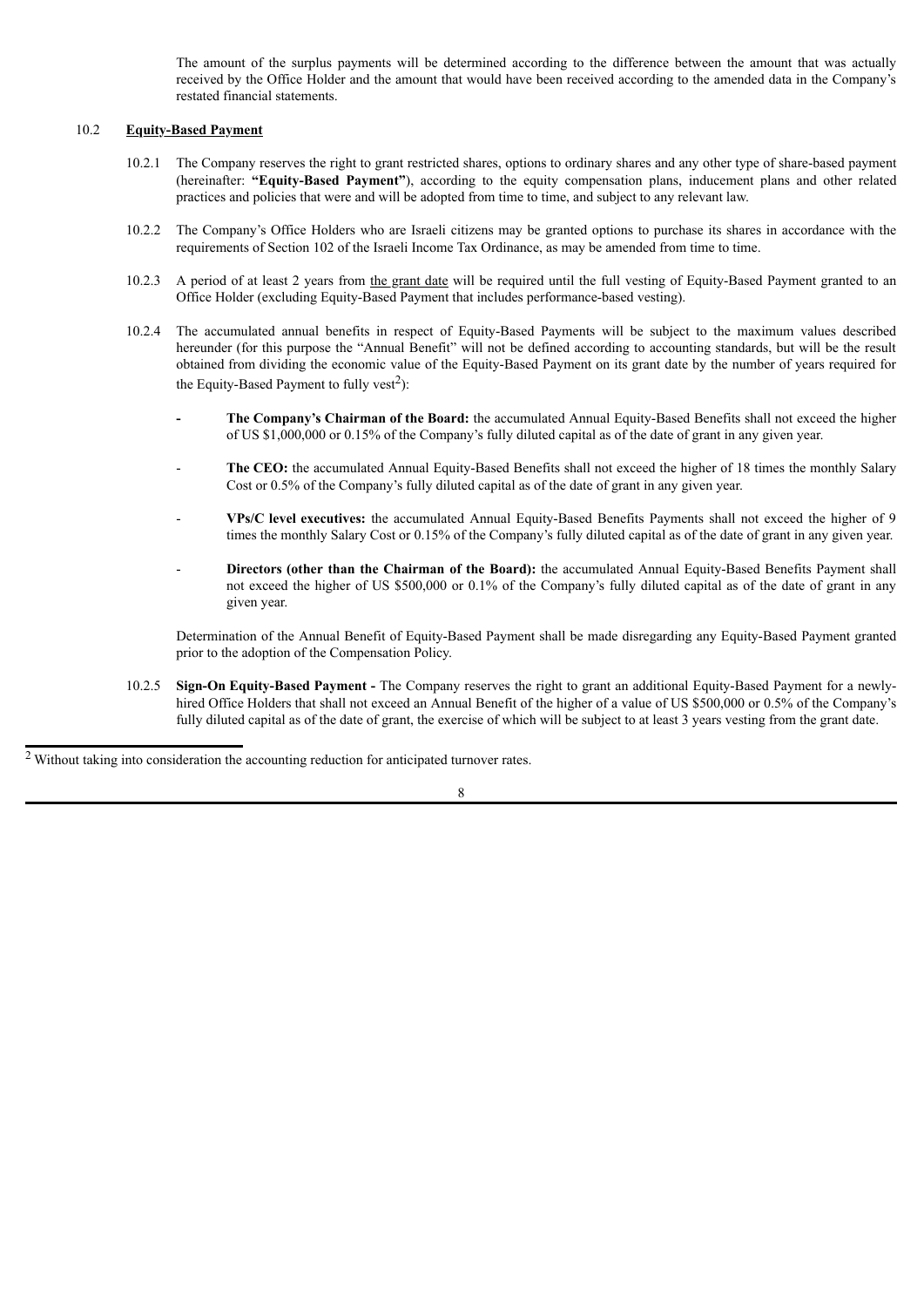- 10.2.6 The Company has the right to define other specific performance terms (other than service period) in relation to the Equity-Based Payment for each Office Holder, including specific performance-based vesting conditions (without defining specific service period).
- 10.2.7 Additional terms including eligibility upon termination, eligibility for accelerated vesting upon pre-defined events such as M&A or change of control events, adjustments for cash dividends, stock split, etc., will be consistent with the definitions of the equitybased compensation plans that were or will be adopted by the Company, with reference to the accepted terms in the market with regard to these plans.
- 10.2.8 The Company may satisfy tax withholding obligations related to equity-based compensation by net issuance, sale to cover or any other mechanism as determined by the Board from time to time.

# **11. Ratio between the Fixed Compensation Components and the Variable Components 3**

### 11.1 **The Company's Chairman of the Board**

The ratio between the variable components and the fixed component shall not exceed 2000%.

# 11.2 **The Company's CEO**

The ratio between the variable components and the fixed component shall not exceed 1000%.

# 11.3 **VPs**

The ratio between the variable components and the fixed component shall not exceed 500%

### For the avoidance of doubt, the aforementioned ratios are subject to the maximum Bonus and Equity-Based Payments as described on **sections 10.1.10 and 10.2.4.**

## **12. Directors' Compensation (Other than the Company's Chairman of the Board)**

- 12.1 The compensation of the Company's external directors and independent directors (as defined by Israeli law) will be determined according to the Companies Regulations (Rules Concerning Remuneration and Expenses for an External Director) – 2000 (hereinafter: "**the Compensation Regulations**"), and shall not exceed the maximum compensation permitted under the Compensation Regulations, taking into account their designation as financial experts.
- 12.2 Non-employee, non-executive directors (hereinafter: "**Non-Employee Directors**") shall be entitled to the following compensation:

12.2.1. Cash Compensation:

- Board of Directors: Annual cash compensation of US\$35,000 to each Non-Employee Director, other than the Chairman of the Board and the former Chairman of the Board.
- Audit Committee: Additional annual cash compensation of US\$15,000 to the Chairman of the Audit Committee and US\$7,500 to each member of the Audit Committee other than the Chairman.
- Compensation Committee: Additional annual cash compensation of \$12,000 to the Chairman of the Compensation Committee and \$6,000 to each member of the Compensation Committee other than the Chairman.

<sup>3</sup> Excluding the value of the Sign-On Equity-Based Payment.